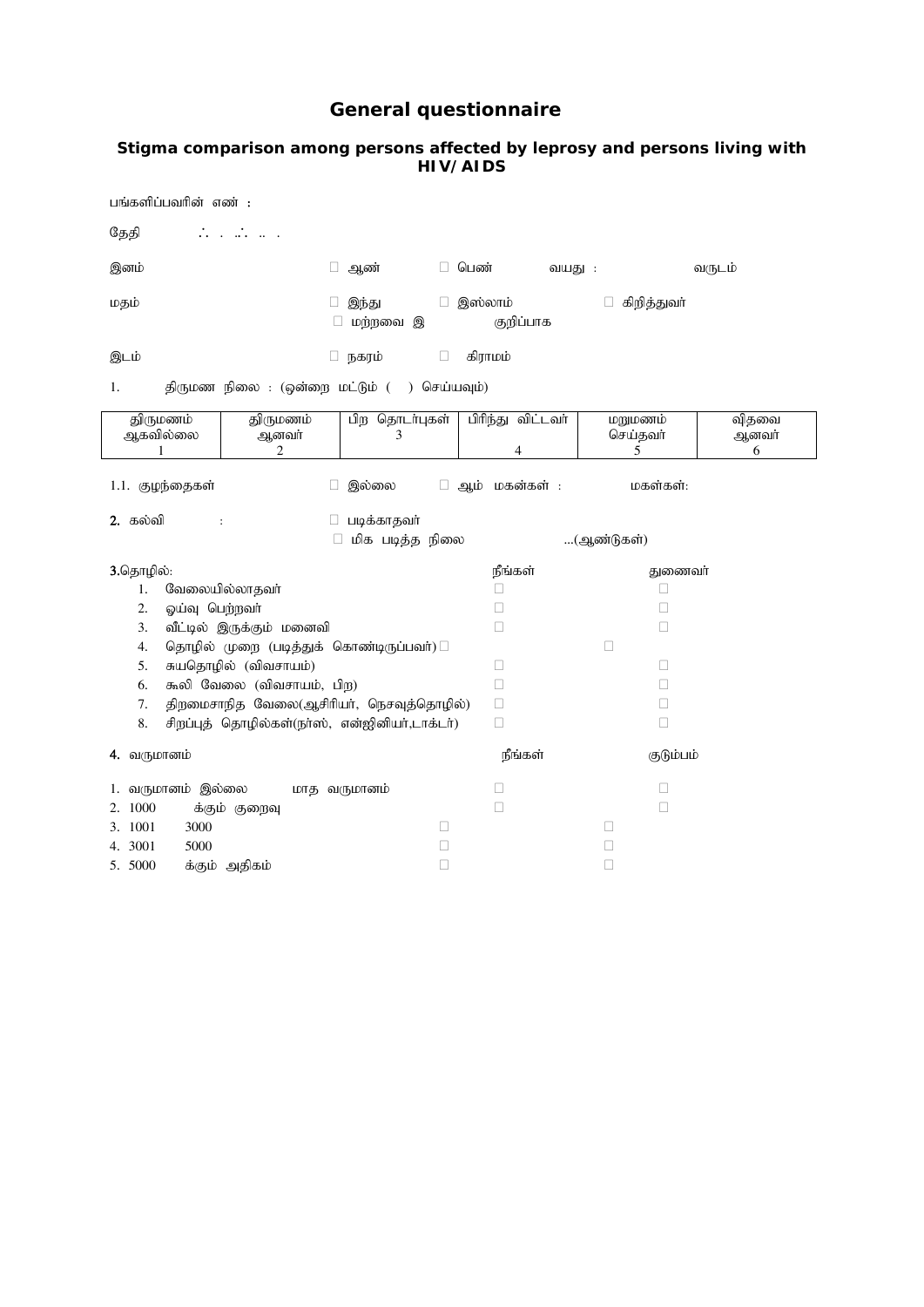| உடல்நலம் (ஒன்றை மட்டும் () செய்யவும்)<br>5.<br>5.1. உங்கள் உடல்நலம் எவ்வாறு உள்ளது? | Stigma comparison among persons affected by leprosy and persons living with HIV/AIDS                             |  |
|-------------------------------------------------------------------------------------|------------------------------------------------------------------------------------------------------------------|--|
| 1. மிக்க நலம்                                                                       | 4. மோசம்<br>$\Box$<br>П                                                                                          |  |
| 2. நலம்                                                                             | $\Box$<br>5. மிக்க மோசம் □                                                                                       |  |
| 3. மிதமாக                                                                           | П                                                                                                                |  |
|                                                                                     |                                                                                                                  |  |
| பதிலளிப்பவா் பாதிக்கப்பட்டிருப்பது □ எச். ஐ. வி ∴ எய்ட்ஸ                            | தொழுநோய்<br>and a state of the                                                                                   |  |
| தொழுநோயால் பாதிக்கப்பட்டிருந்தால் மட்டும்:                                          |                                                                                                                  |  |
|                                                                                     | 5.2. எத்தனை ஆண்டுகளுக்கு முன்பாக உங்களுக்கு தொழுநோய் ஏற்பட்டது?<br>. ஆண்டுகள்                                    |  |
| 5.3. உங்கள் நோய் குணப்படுத்தப் பட்டதா?                                              | இல்லை □<br>ஆம்<br>$\Box$                                                                                         |  |
|                                                                                     | 5.4.தொழுநோயால் உங்களுக்கு குறைகள் ஏற்பட்டதா? ஆம் எனில் எந்த பாகம்                                                |  |
| 1. இல்லை<br>□                                                                       | $\Box$<br>4. புண்                                                                                                |  |
| $\Box$<br>2. கை                                                                     | 5.<br>கண்⊟                                                                                                       |  |
| 3. பாதம்□                                                                           |                                                                                                                  |  |
| 5.5. உஙகளுக்கு தொழுநோய் இருப்பது யார்யாருக்குத்தெரியும்?                            |                                                                                                                  |  |
| வாழ்க்கைத் துணைவர்<br>1.                                                            | □                                                                                                                |  |
| குழந்தைகள்<br>2.                                                                    | $\Box$                                                                                                           |  |
| உறவினர்கள்<br>3.                                                                    | $\Box$                                                                                                           |  |
| நண்பர்கள்<br>4.                                                                     | $\Box$                                                                                                           |  |
| அக்கம் பக்கத்தினர்<br>5.                                                            | $\Box$                                                                                                           |  |
| சமூகத்தினர்<br>6.                                                                   | П                                                                                                                |  |
| யாருக்தும் தெரியாது<br>7.                                                           | □                                                                                                                |  |
|                                                                                     |                                                                                                                  |  |
| 5.6.                                                                                | நீங்கள் இன்னும்(ஆனுவு) சிகிச்சை செய்துக்கொண்டிருப்பவரா? ஆம் $\qquad \Box$<br>□<br>இல்லை                          |  |
| எச். ஐ. வி . <i>: எய்ட்ஸ நோயாலிகள் மட்டும்</i> :                                    |                                                                                                                  |  |
| ஆண்டு                                                                               | 5.5. எச். ஐ. வி எய்ட்ஸ இருப்பது எத்தனை ஆண்டுகளுக்கு முன்பாகத் கண்டுபிடிக்கப்பட்டது?                              |  |
| 5.6.                                                                                |                                                                                                                  |  |
| வாழ்க்கைத் துணைவர்<br>1.                                                            | உங்களுக்கு எச். ஐ. வி . எய்ட்ஸ் இருப்பது யாருக்கெல்லாம் தெரியும்?<br>Ц                                           |  |
| குழந்தைகள்<br>2.                                                                    | □                                                                                                                |  |
| உறவினர்கள்<br>3.                                                                    | $\hfill \square$                                                                                                 |  |
| 4.<br>நண்பர்கள்                                                                     |                                                                                                                  |  |
| அக்கம் பக்கத்தினர்<br>5.                                                            | П                                                                                                                |  |
| சமூகத்தினா்<br>6.                                                                   | $\mathbf{L}$                                                                                                     |  |
| யாருக்தும் தெரியாது<br>7.                                                           | □                                                                                                                |  |
| 5.7.                                                                                | ஆண்டி ரெட்ரிவோரியல் சிகிச்சை (ART) கிடைத்ததா ?<br>$\Box$<br>இல்லை<br>ஆம்<br>Ш                                    |  |
| ஆம் என்றால்:                                                                        |                                                                                                                  |  |
| 5.8.                                                                                |                                                                                                                  |  |
| ஏதும் இல்லை<br>1.                                                                   | ART யின் போது என்னென்ன கூடுதல் நோய்கள் இருந்தது ?<br>$3.$ $C \neq \pi \uparrow \neg a$<br>$\mathbf{L}$<br>$\Box$ |  |
| 2.<br>பதட்டம்                                                                       | 5. வாந்தி வரும் உணர்வு $\square$<br>4. பேதி<br>6. தலைவலி<br>□<br>$\Box$<br>Ш                                     |  |
| பதிலளிப்பவரின் பெயர்                                                                |                                                                                                                  |  |
| நேர்காணல்செயபவர்                                                                    |                                                                                                                  |  |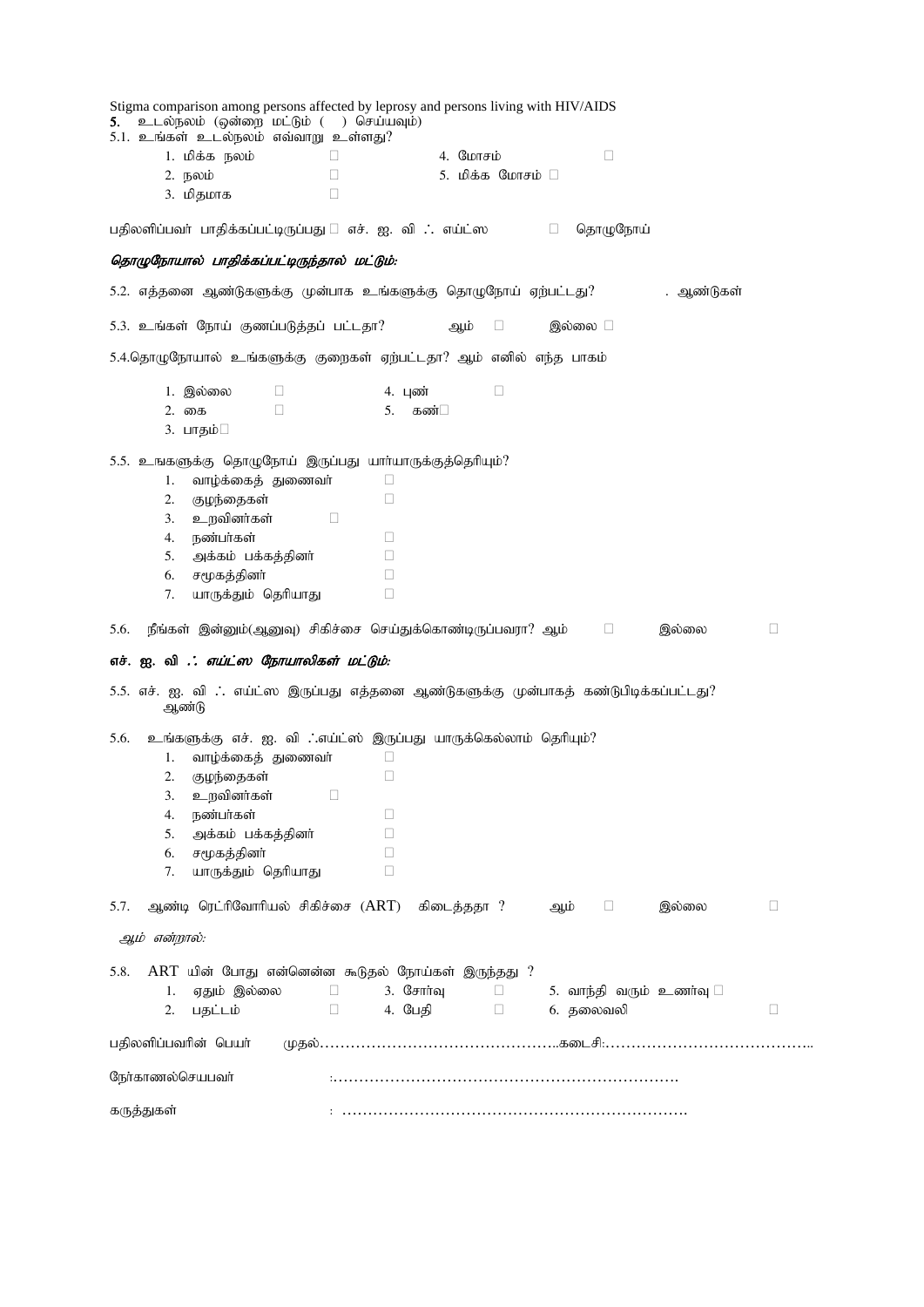#### **the EMIC for leprosy affected persons**

Explanatory Model Interview Catalogue: external stigma

| S1.no          |                                                                                                      | Mk; | Uf:fyhk; | errrakryi y | , уі у   | kj jg;ngz ; |
|----------------|------------------------------------------------------------------------------------------------------|-----|----------|-------------|----------|-------------|
|                |                                                                                                      | Yes | Possibly | Uncertain   | No       | Score       |
|                |                                                                                                      | 3   |          |             | $\Omega$ |             |
| 1              | முடிந்தவரைக்கும் உங்களுடைய தொழுநோயை                                                                  |     |          |             |          |             |
|                | மற்றவாகளிடமிருந்து மறைக்க விரும்புகினறாகளா?                                                          |     |          |             |          |             |
|                | If possible, would you prefer to keep people from knowing                                            |     |          |             |          |             |
|                | about leprosy?                                                                                       |     |          |             |          |             |
| 2              | நீங்கள் யாரிடம் மனம்விட்டு பேசுகின்றீர்களோ, யார்<br>.<br>உங்களுக்கு மிக முக்கியமானவராக இருக்கின்றாரோ |     |          |             |          |             |
|                | அவரிடம் உங்களுடைய பிரச்சனை குறித்துப்                                                                |     |          |             |          |             |
|                | பேசியிருக்கின்றீர்கள்?                                                                               |     |          |             |          |             |
|                | Have you discussed this problem with the person you                                                  |     |          |             |          |             |
|                | consider closest to you, the one whom you usually feel you                                           |     |          |             |          |             |
|                | can talk to most easily?                                                                             |     |          |             |          |             |
| 3              | இந்தப் பிரச்சனையின் காரணமாக உங்களை தாழ்வாக                                                           |     |          |             |          |             |
|                | .<br>நினைக்கின்றீர்களா? இதனால் உங்களுடைய சுய மதிப்பு<br>குறைந்து விட்டதா?                            |     |          |             |          |             |
|                | Do you think less of yourself because of this problem? has it                                        |     |          |             |          |             |
|                | reduced your pride or self respect?.                                                                 |     |          |             |          |             |
| $\overline{4}$ | ஊங்களுடைய இந்தப் பிரச்சனையால் எப்பொழுதாவது                                                           |     |          |             |          |             |
|                | அவமானப்பட நோந்துள்ளதா?                                                                               |     |          |             |          |             |
|                | Have you ever been made to feel ashamed or embarrassed                                               |     |          |             |          |             |
|                | because of this problem?                                                                             |     |          |             |          |             |
| 5              | உங்கள் பக்கதிலுள்ளவாகள்இ சக ஊழியா்கள் அல்லது                                                         |     |          |             |          |             |
|                | சமுதாயத்தில் உ்ளள மற்றவர்கள் இந்தப் பிரச்சனையின்<br>காரணமாக உங்கள் சரியாக மதிப்பதில்லையா?            |     |          |             |          |             |
|                | Do your neighbors, colleagues or others in your community                                            |     |          |             |          |             |
|                | have less respect for you because of this problem?                                                   |     |          |             |          |             |
| 6.             | உங்களுக்கு குணமான பின்பும் கூட உங்களிடம் பழகுவதால்                                                   |     |          |             |          |             |
|                | மற்றவாகளுக்கு பாதிப்பு ஏற்படும் என்று நினைக்கின்றீாகளா?                                              |     |          |             |          |             |
|                | Do you think that contact with you might have any bad                                                |     |          |             |          |             |
|                | effects on others around you even after you have been                                                |     |          |             |          |             |
| $\tau$         | treated?<br>இந்தப் பிரச்சனை காரனமாக உங்கள் யாராவது                                                   |     |          |             |          |             |
|                | விலக்குவதாக (அ) ஒதுக்குவதாக நினைகிகறீர்களா?                                                          |     |          |             |          |             |
|                | Do you feel others have avoided you because of this                                                  |     |          |             |          |             |
|                | problem?                                                                                             |     |          |             |          |             |
| 8              | நீங்கள் குணமான பின்பு கூட உங்களுடைய வீட்டிற்கு வர                                                    |     |          |             |          |             |
|                | .<br>மறுக்கிறார்களா?                                                                                 |     |          |             |          |             |
|                | Would some people refuse to visit your home because of this                                          |     |          |             |          |             |
|                | condition even after you have been treated?                                                          |     |          |             |          |             |
| 9              | உங்கள் அன்பை வீட்டாருக்கோ உடன் வேலை செய்பவர்கள்<br>மற்றும் சமுதாயத்தில் உள்ளவர்களோ உங்களுடைய         |     |          |             |          |             |
|                | பிரச்சனை தெரிய வந்தால் உங்கள் குடும்பத்தினரைப் பற்றித்                                               |     |          |             |          |             |
|                | தவறாக (அ) மட்டமாக எண்ணுவார்களா?                                                                      |     |          |             |          |             |
|                | If they knew about it would your neighbors, colleagues or                                            |     |          |             |          |             |
|                | others in your community think less of your family because                                           |     |          |             |          |             |
|                | of this problem?                                                                                     |     |          |             |          |             |
| 10             | உங்களுடைய பிரச்சனையின் காரணமாக உங்களின்                                                              |     |          |             |          |             |
|                | குழந்க்கும் சமுதாயத்தில் பிரச்சனை ஏற்படும் என்று<br>நினைக்கின்றீர்களா?                               |     |          |             |          |             |
|                | Do you feel that your problem might cause social problems                                            |     |          |             |          |             |
|                | for your children in the community?                                                                  |     |          |             |          |             |
|                |                                                                                                      |     |          |             |          |             |
|                |                                                                                                      |     |          |             |          |             |
|                |                                                                                                      |     |          |             |          |             |
|                |                                                                                                      |     |          |             |          |             |
|                |                                                                                                      |     |          |             |          |             |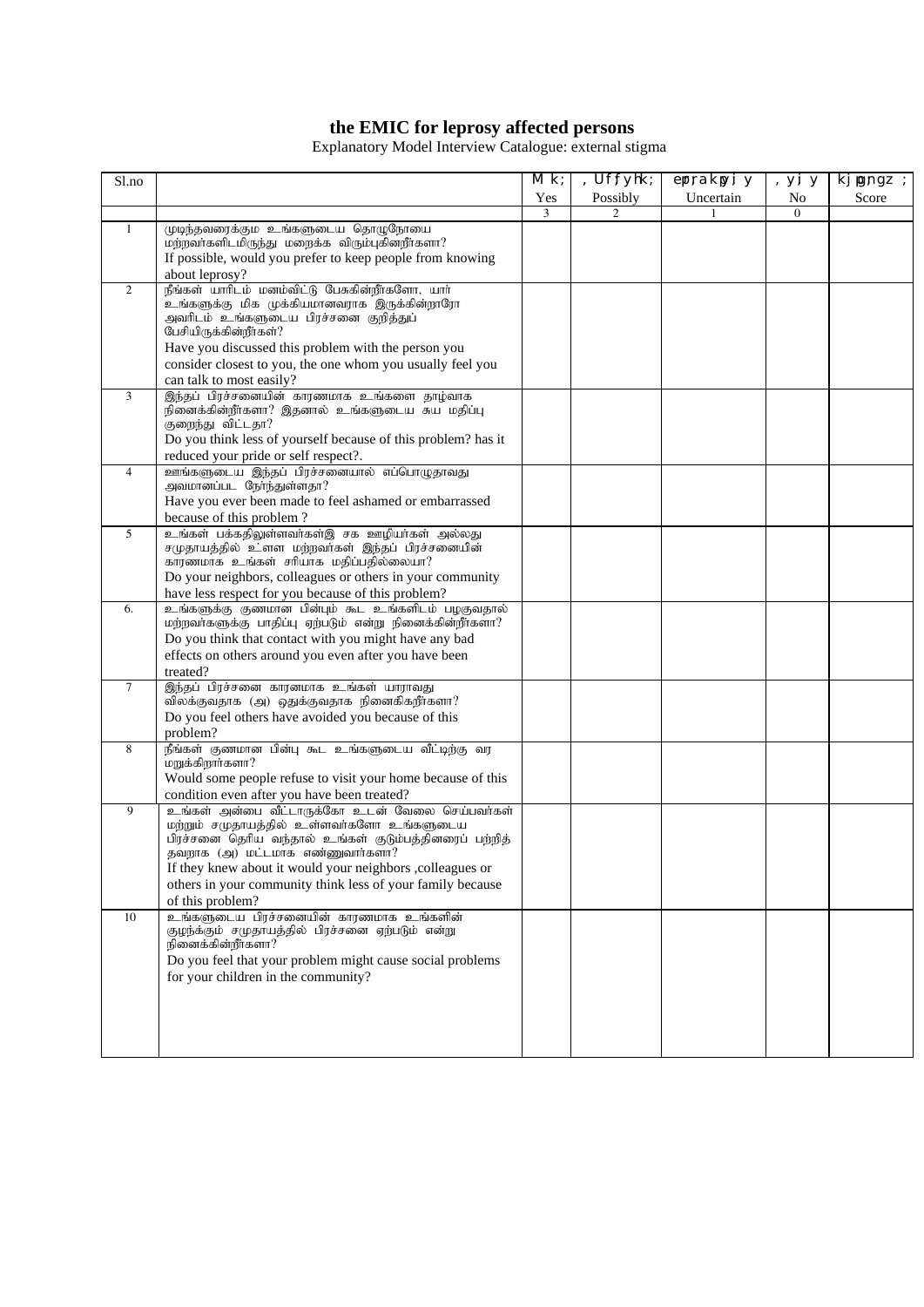| S1.no                                      |                                                                                                                                                                                                                                            | ஆம் | Uf;fyhk;       | நிச்சயமில்லை | இல்லை          | மதிப்பெண் |
|--------------------------------------------|--------------------------------------------------------------------------------------------------------------------------------------------------------------------------------------------------------------------------------------------|-----|----------------|--------------|----------------|-----------|
|                                            |                                                                                                                                                                                                                                            | Yes | Possibly       | Uncertain    | N <sub>o</sub> | Score     |
|                                            |                                                                                                                                                                                                                                            | 3   | $\overline{2}$ | $\mathbf{1}$ | $\Omega$       |           |
| 11A<br>for<br>$Un-$<br>marrie<br>d<br>only | திருமணம் ஆகாதவராக இருந்தால் நீங்கள் இந்த<br>நோயிலிருந்து குணமான பின்பும் கூட உங்கள் திருமணம்<br>நடைபெறுவதற்குத் தடையாக இருக்கும் என<br>.<br>நினைகின்றீா்களா?<br>Do you feel that this disease might make it difficult for you<br>to marry? |     |                |              |                |           |
| 11B<br>for<br>marrie<br>d<br>only          | இந்த நோய் உங்களுடைய திருமண வாழ்கையில் வேறு<br>பிரச்சனைகளை ஏற்படுத்தியதா?<br>Do you feel that this disease has caused problems in your<br>marriage?                                                                                         |     |                |              |                |           |
| 12                                         | இந்த நோய் உங்களுடைய குடும்பத்தில் உள்ள<br>மற்றவாகளின் திருமணம் நடப்பதற்கு பிரச்சனையாக<br>இருக்கும் என்று நினைகின்றீர்களா?<br>Do you feel that this disease makes it difficult for someone<br>else in your family to marry?                 |     |                |              |                |           |
| 13                                         | வேலையிலிருந்தோ அல்லது மற்ற சமூக குழக்களிலிருந்தோ<br>தொலைவாக அல்லது தள்ளியிருக்க சொல்லுவார்கள் என்று<br>நினைக்கிறீர்களா?<br>Have you been asked to stay away from work or social<br>groups?                                                 |     |                |              |                |           |
| 14                                         | சமூக குழக்களில், கலந்து கொள்வது வேலைக்கு செல்வது<br>ஆகியவற்றில் இருந்து நீங்களாகவே விலகிருக்கிறீர்களா?<br>Have you decided on your own to stay away from work or<br>social group?                                                          |     |                |              |                |           |
| 15                                         | தோழு நோய் இருப்பதால் உங்களுக்கு மற்ற நோய்கள்<br>இருக்கின்றன என மற்றவாகள் நினைக்கிறாா்களா?<br>Because of leprosy people think you also have other health<br>problems                                                                        |     |                |              |                |           |
| 16                                         | நீங்கள் இந்த பிரச்சனையால் அவதிபடுவதால்<br>உங்களுடைய குடும்பத்தில் உள்ளவர்கள் போதிய அளவு<br>உதவி செய்கிறார்களா?<br>Since you have had this problem Has your parental family<br>provided adequate support                                    |     |                |              |                |           |
| 17<br>for<br>marrie<br>$\mathbf d$<br>only | ஊங்களுடைய மாமனாா் (அ) மாமியாா் வீட்டில் இருந்து<br>போதிய உதவி கிடைக்கிறதா?<br>Have your in-laws family provided adequate support for this<br>problem.                                                                                      |     |                |              |                |           |
|                                            |                                                                                                                                                                                                                                            |     |                |              |                |           |

Date of interview : ...

Name of Respondent : First: Last:

Interviewer : ..

Comments : ..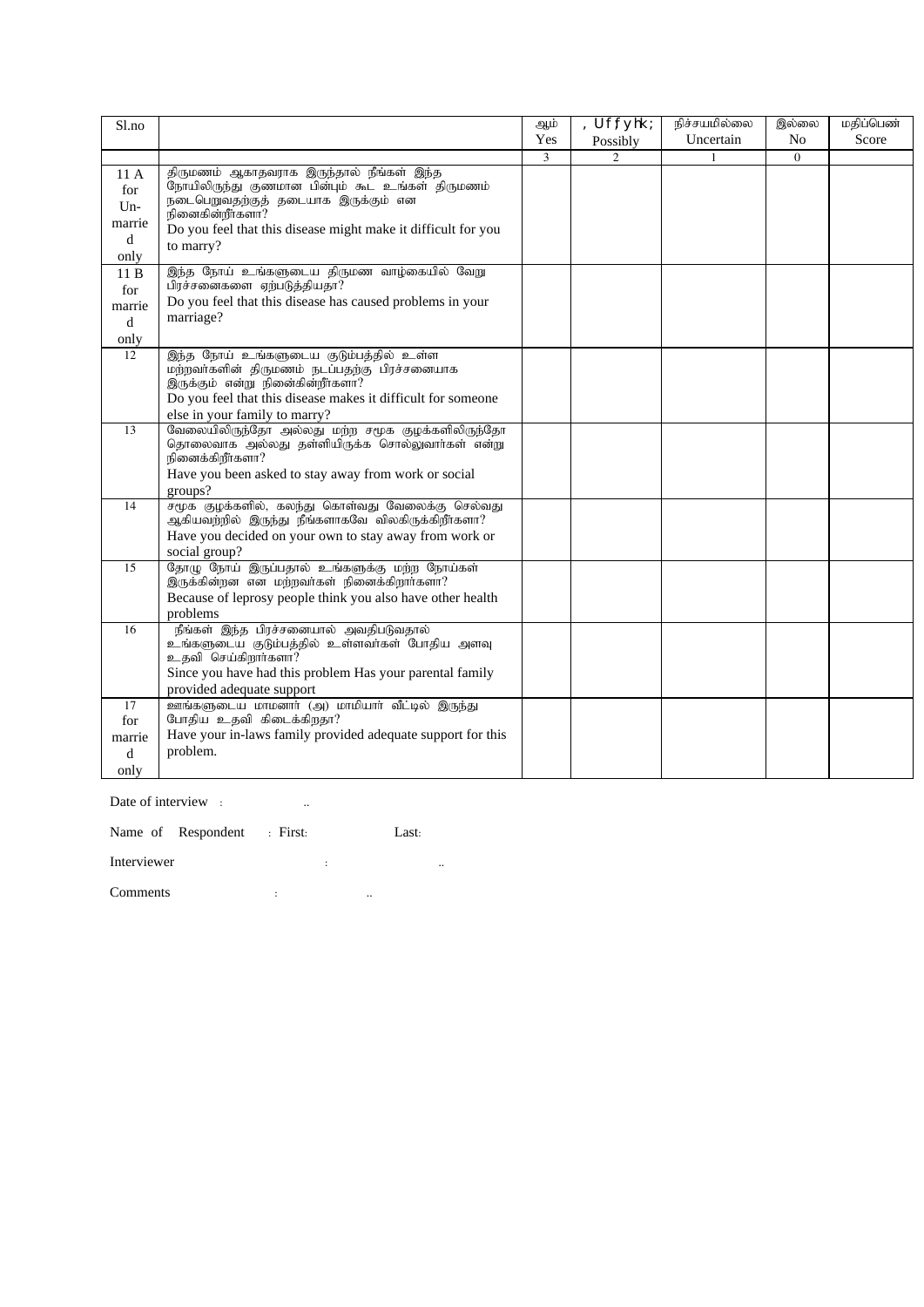#### The ISMI for leprosy affected persons Internalized stigma of Leprosy.

For each question, please mark whether you strongly disagree (1), disagree (2), agree (3), or strongly agree (4)

|                | For each question, please mark whether you strongly disagree (1), disagree (2), agree (3), or strongly agree (4)                                                            |                                                 |                           |                    |                                            |                     |
|----------------|-----------------------------------------------------------------------------------------------------------------------------------------------------------------------------|-------------------------------------------------|---------------------------|--------------------|--------------------------------------------|---------------------|
| sl.no          |                                                                                                                                                                             | உண்மையாக<br>எதிர்கிறேன்<br>strongly<br>disagree | ஏகிர்க்கிறேன்<br>Disagree | ஏற்கிறேன்<br>Agree | முழமையாக<br>ஏற்கிறேன்<br>Strongly<br>Agree | முதிப்பெண்<br>score |
|                | Alienation / அன்னியபடுத்தப்படுதல                                                                                                                                            | 1                                               | 2                         | 3                  | $\overline{4}$                             |                     |
| $\mathbf{1}$   | எனக்கு தொழுநோய் இருப்பதால் நான்<br>உலகத்திலிருந்து விலகியிருப்பது போல்<br>உணர்கிறேன்.<br>I feel out of place in the world because I<br>have leprosy                         |                                                 |                           |                    |                                            |                     |
| 2              | தோழுநோய் என் வாழ்வு<br>பாதிக்கபட்டுவிட்டது.<br>Having leprosy has spoiled my life                                                                                           |                                                 |                           |                    |                                            |                     |
| 3              | தோழுநோய் பாதிக்கபடாதவர்கள் என்னைப்<br>புரிந்துகொளள முடியாது<br>People without leprosy could not possibly<br>understand me                                                   |                                                 |                           |                    |                                            |                     |
| $\overline{4}$ | தோழுநோய் பாதிபக்கப்பட்டது குறித்து<br>நான் வெட்கப்படுகிறேன் இக்கட்டாக<br>உணர்கிறேன்.<br>I am embarrassed or ashamed that I have<br>leprosy                                  |                                                 |                           |                    |                                            |                     |
| 5              | தோழுநோய் பாதிக்கபட்தால் என்னைக்<br>குறித்து நான் வருத்தப்படுகறேன்.<br>I am disappointed in myself for having<br>leprosy                                                     |                                                 |                           |                    |                                            |                     |
| 6              | தோழுநோய் காதணமாக நான் பிறரைவிட<br>தாழ்ந்தவனாக உணர்கிறேன்.<br>I feel inferior to others who don't have<br>leprosy                                                            |                                                 |                           |                    |                                            |                     |
|                | புழமையான கருத்துகள் ∴ Stereotype<br>Endorsement                                                                                                                             |                                                 |                           |                    |                                            |                     |
| $\tau$         | தோழுநோய் பற்றி பழமையான கருத்துகள்<br>எனக்கும் பொருந்தும்<br>Stereotypes about leprosy affected people<br>apply to me.                                                       |                                                 |                           |                    |                                            |                     |
| 8              | என்னை பார்த்தாலே நான் தோழுநோய்<br>என்று மக்களால் சொல்லிவிடமுடியும்.<br>People can tell that I have leprosy by the<br>way I look.                                            |                                                 |                           |                    |                                            |                     |
| 9              | எனக்கு தோழுநோய் இருப்பதால் என்னைச்<br>சார்ந்த முடிவுகளை எடுக்க அடுத்தவர்<br>உதவி தேவைப்படுகிறது.<br>Because I have leprosy, I need others to<br>make most decisions for me. |                                                 |                           |                    |                                            |                     |
| 10             | தோழுநோய் உள்ளவர்களால் நல்ல<br>பயனுள்ள வாழ்க்கை வாழ முடியாது.<br>People with leprosy cannot live a good,<br>rewarding life                                                   |                                                 |                           |                    |                                            |                     |
| 11             | தோழுநோய் பாதிக்கபட்டவா்கள் திருணம்<br>செய்து கொள்ள கூடாது.<br>Leprosy affected people should not marry                                                                      |                                                 |                           |                    |                                            |                     |
| 12             | எனக்கு தோழுநோய் இருப்பதால்<br>சமுதாயத்துக்குப் பயன்படும் எதையும்<br>என்னால் செய்யமுடியாது.<br>I can't contribute anything to society<br>because I have leprosy              |                                                 |                           |                    |                                            |                     |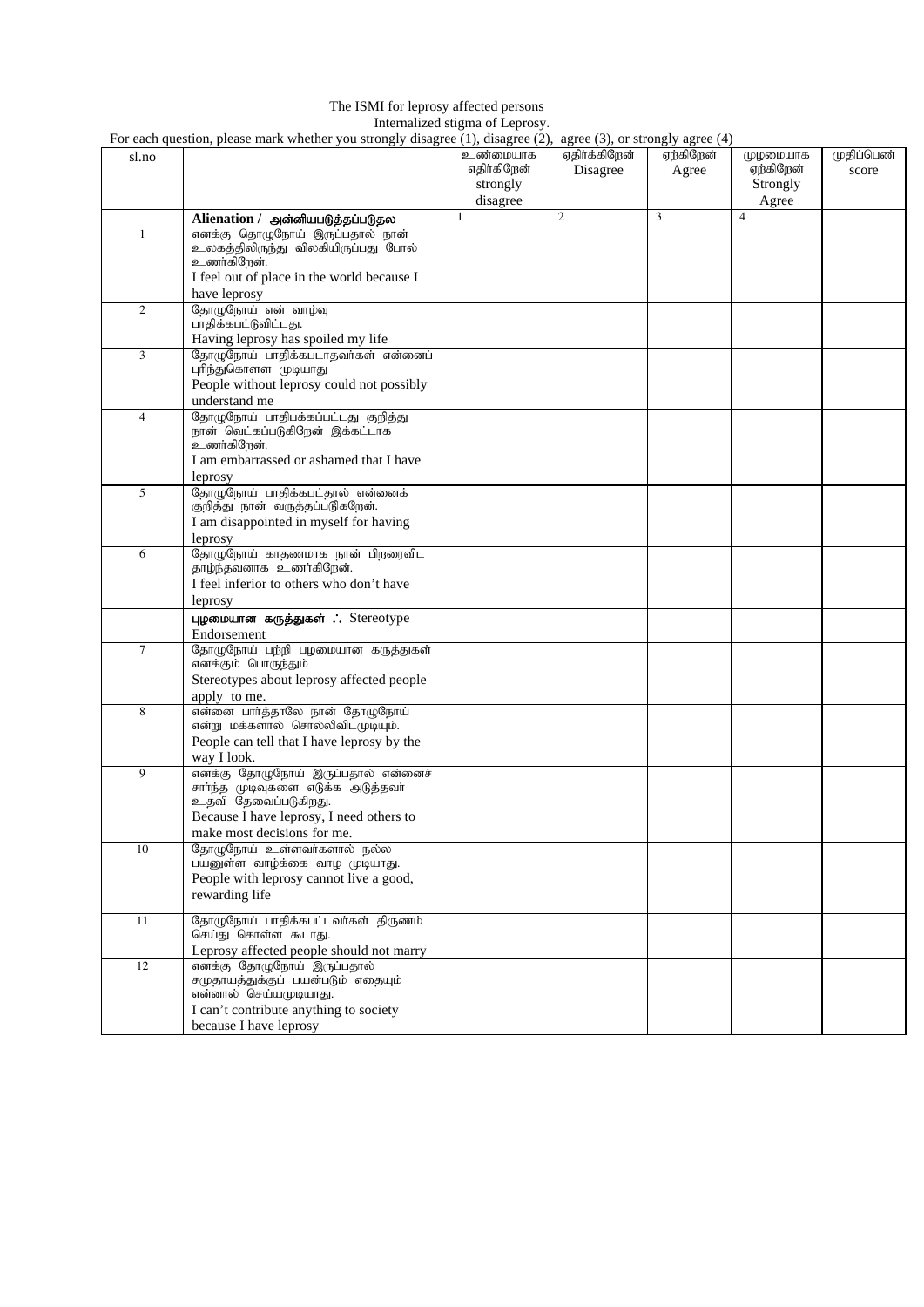|       | வேறுபடுத்தப்படும் அனுபவம                                                                                                                                                                                                                  |                                                 |                           |                    |                                            |                          |
|-------|-------------------------------------------------------------------------------------------------------------------------------------------------------------------------------------------------------------------------------------------|-------------------------------------------------|---------------------------|--------------------|--------------------------------------------|--------------------------|
|       | Discrimination Experience                                                                                                                                                                                                                 |                                                 |                           |                    |                                            |                          |
| sl.no |                                                                                                                                                                                                                                           | உண்மையாக<br>எதிர்கிறேன்<br>strongly<br>disagree | ஏதிர்க்கிறேன்<br>Disagree | ஏற்கிறேன்<br>Agree | முழமையாக<br>ஏற்கிறேன்<br>Strongly<br>Agree | Kjpgng<br>$Z$ :<br>score |
|       |                                                                                                                                                                                                                                           |                                                 | $\overline{c}$            | 3                  | 4                                          |                          |
| 13    | தோழுநோய் காரணமாக மக்கள் என்னை<br>வேறுப்படுத்துகிறாா்கள்<br>People discriminate against me because I<br>have leprosy                                                                                                                       |                                                 |                           |                    |                                            |                          |
| 14    | என் தோழுநோய் காரணமாக பெரியதாக<br>எதையும் சாதிக்க முஎயாது என்று பிறா்<br>என்னுகிறார்கள்.<br>Others think that I can't achieve much in<br>life because I have leprosy.                                                                      |                                                 |                           |                    |                                            |                          |
| 15    | எனக்கு தோழுநோய் இருப்பதால் என்னை<br>மக்கள் புறகணிக்கவோ அலட்சியமோ<br>செய்கிறார்கள்.<br>People ignore me or take me less seriously<br>just because I have leprosy                                                                           |                                                 |                           |                    |                                            |                          |
| 16    | எனக்கு தோழுநோய் இருப்பதால் மக்கள்<br>தங்கள் மேம்பட்டவராக நினைத்து என்னை<br>.<br>ஒரு விவரம் தெரியாதவராக பாவித்து<br>நடத்துகிறாாகள்<br>People often patronize me, or treat me like<br>a child, just because I have leprosy                  |                                                 |                           |                    |                                            |                          |
| 17    | என் தோழுநோய் காரணமாக யாரும்<br>என்னிடம் நெருங்கிவர ஆர்வம்<br>காட்டுவதில்லை.<br>Nobody would be interested in getting close<br>to me because I have leprosy.                                                                               |                                                 |                           |                    |                                            |                          |
| 18    | என் தோழுநோய் சுமை பிறருக்கு<br>சொல்லக்கூடாது என்பதற்காக என் நோய்<br>பற்றி நான் யாரிடமும் பேசுவதில்லை.<br>I don't talk about myself much because I<br>don't want to burden others with my<br>leprosy                                       |                                                 |                           |                    |                                            |                          |
| 19    | தோழுநோய் என்னை விசித்திரமாகக்<br>காட்டும் என்பதால் நான் முன் போல்<br>சமுகத்தில் நெருங்கி பழகுவதில்லை.<br>I don't socialize as much as I used to<br>because my leprosy might make me look<br>"weird"                                       |                                                 |                           |                    |                                            |                          |
| 20    | சுமுதாயத்தில் தோழுநோய்<br>பற்றிய<br>பவறானகருத்துக்கள் இயல்பான<br>உலத்திலிருந்து என்னை<br>நனிமைபடுத்திவிட்டன.<br>Negative stereotypes about leprosy keep<br>me isolated from the normal world.                                             |                                                 |                           |                    |                                            |                          |
| 21    | என் நண்பாகளையும் உறவினாகளையும்<br>இக்கட்டான நிலையிலிருந்து<br>காப்பாற்றுவதற்காக நான் சமுகச்<br>சூழல்களிருந்து விலகியிருக்கிறேன்.<br>I stay away from social situations in order<br>to protect my family or friends from<br>embarrassment. |                                                 |                           |                    |                                            |                          |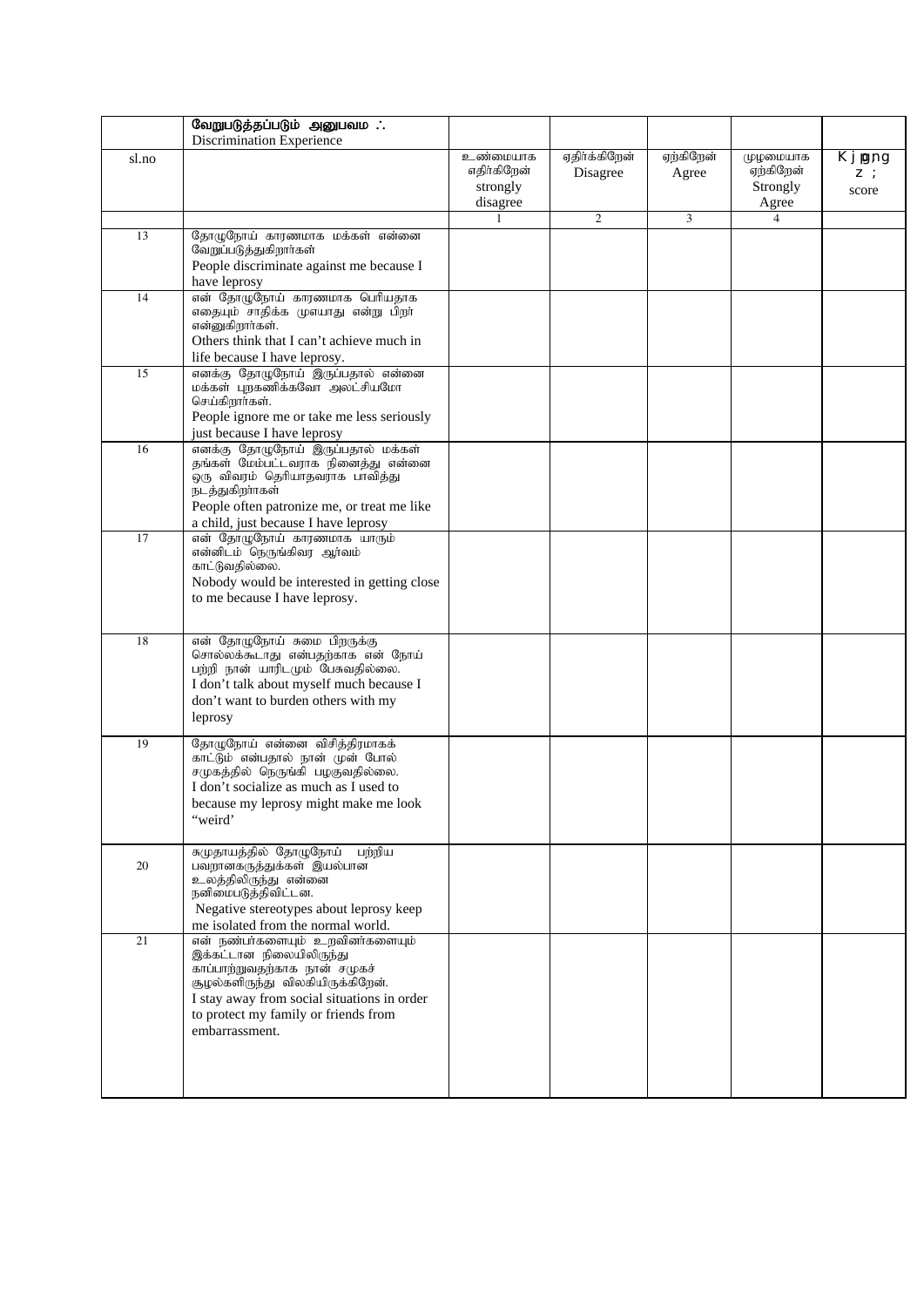| sl.no           |                                                                          | உண்மையாக                | ஏதிர்க்கிறேன்  | ஏற்கிறேன் | முழமையாக                 | முதிப்பெண் |
|-----------------|--------------------------------------------------------------------------|-------------------------|----------------|-----------|--------------------------|------------|
|                 |                                                                          | எதிர்கிறேன்<br>strongly | Disagree       | Agree     | ஏற்கிறேன்<br>Strongly    | score      |
|                 |                                                                          | disagree                |                |           | Agrep                    |            |
|                 |                                                                          | $\mathbf{1}$            | $\overline{c}$ | 3         | $\overline{\mathcal{L}}$ |            |
| 22.             | தோழு நோயால் பாதிக்கப்படாதவர்கள்                                          |                         |                |           |                          |            |
|                 | மத்தியிலிருந்து என்னை அன்னியமாகவோ                                        |                         |                |           |                          |            |
|                 | குறையுள்ளவனாகவோ என்னச் செய்கிறது.                                        |                         |                |           |                          |            |
|                 | Being around people who don't have                                       |                         |                |           |                          |            |
|                 | leprosy makes me feel out of place or                                    |                         |                |           |                          |            |
|                 | inadequate.                                                              |                         |                |           |                          |            |
| 23              | என்னை ஏற்க மாட்டார்கள் என்பதால்                                          |                         |                |           |                          |            |
|                 | தோழு நோயால் பாதிக்கப்படாதவர்களிடம்                                       |                         |                |           |                          |            |
|                 | நெருக்குவடை நான் தவிர்க்கிறேன்                                           |                         |                |           |                          |            |
|                 | I avoid getting close to people who don't                                |                         |                |           |                          |            |
|                 | have leprosy to avoid rejection<br>வேறுப்புணா்வுக்கு எதிா்ப்பு (எதிா்மறை |                         |                |           |                          |            |
|                 | குறியீடு விசயங்கள்). ஞவபைஅய                                              |                         |                |           |                          |            |
|                 | சநளளைவயஉெந                                                               |                         |                |           |                          |            |
| 24              | இடங்களில் தோழு நோயால்<br>பொது                                            |                         |                |           |                          |            |
|                 | பாதிக்கப்பட்டவரோடு நான் சேர்ந்து                                         |                         |                |           |                          |            |
|                 | இருப்பது எனக்கு வசதியாகவே உள்ளது.                                        |                         |                |           |                          |            |
|                 | I feel comfortable being seen In public with                             |                         |                |           |                          |            |
|                 | a person obviously affected by leprosy.                                  |                         |                |           |                          |            |
| $\overline{25}$ | பொதுவாக நான் நினைத்தபடி வாழ                                              |                         |                |           |                          |            |
|                 | என்னால் முடிகிறது.                                                       |                         |                |           |                          |            |
|                 | In general, I am able to live life the way I                             |                         |                |           |                          |            |
| $\overline{26}$ | want to<br>இருந்தாலும் என்னால் நல்ல<br>தோமு <b>நோ</b> ய்                 |                         |                |           |                          |            |
|                 | நிறைவான வாழ்க்கை வாழமுடியும்.                                            |                         |                |           |                          |            |
|                 | I can have a good fulfilling life, despite my                            |                         |                |           |                          |            |
|                 | leprosy.                                                                 |                         |                |           |                          |            |
| 27              | தோழுநோய் பாதிக்கப்பட்டவா்களும்                                           |                         |                |           |                          |            |
|                 | சமுகத்தக்கு முக்கிய பங்களிக்கிறார்கள்.                                   |                         |                |           |                          |            |
|                 | People with leprosy make important                                       |                         |                |           |                          |            |
|                 | contributions to society.                                                |                         |                |           |                          |            |
| 28              | தோழுநோய் நோயுட்ன கூடிய வாழ்க்கை                                          |                         |                |           |                          |            |
|                 | என்னை மேலும் வாழக்கையில் போராடி                                          |                         |                |           |                          |            |
|                 | வெற்றிக் கொள்ளும் மனிதனாக                                                |                         |                |           |                          |            |
|                 | ஆக்கியுள்ளது.                                                            |                         |                |           |                          |            |
|                 | Living with leprosy has made me a tough                                  |                         |                |           |                          |            |
|                 | survivor                                                                 |                         |                |           |                          |            |

Date of interview : …………………

Name of respondent : First………………..Last…………….. Interviewer :…………………………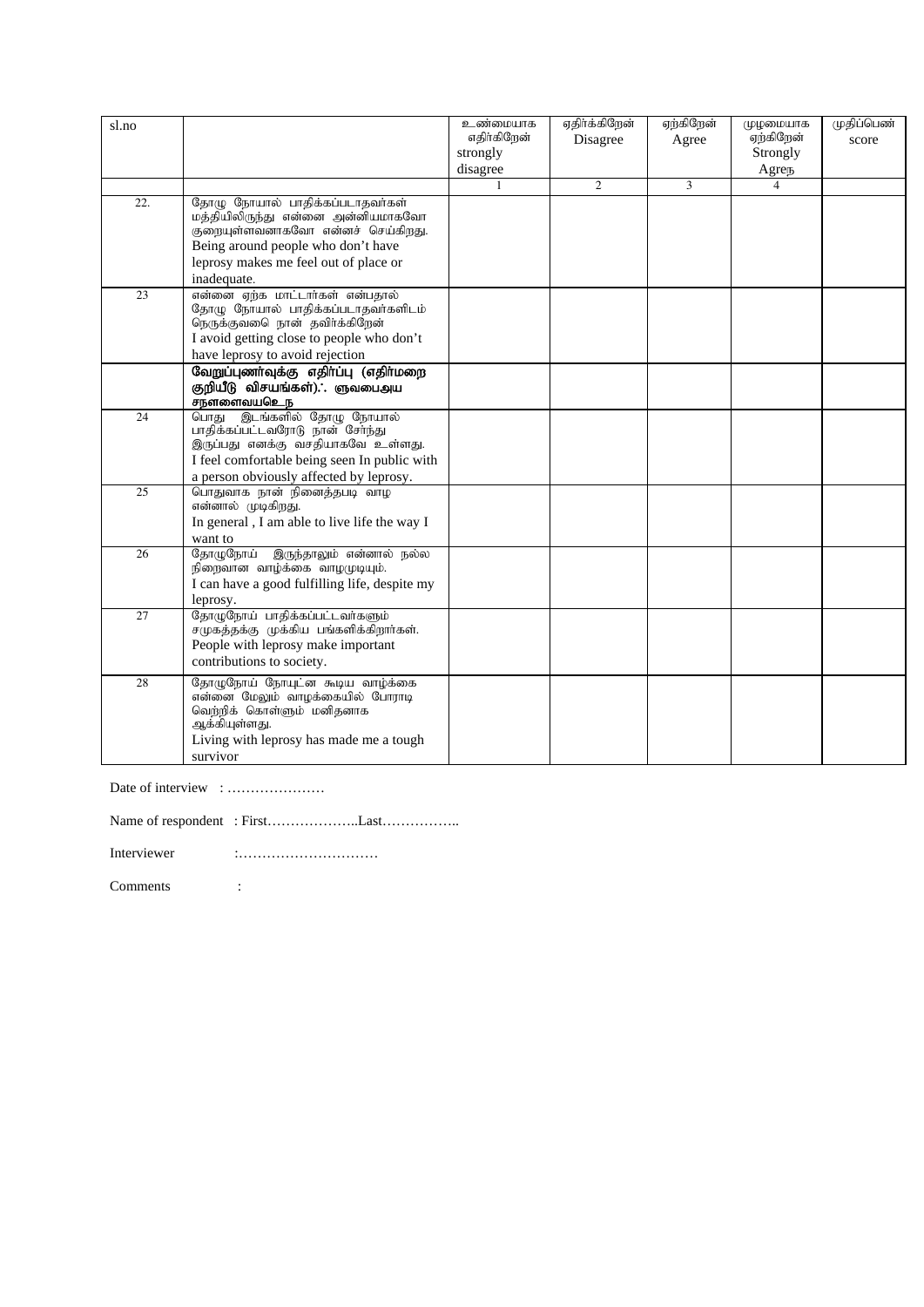## **The participation scale**

|                |                                                                                                                                                                                                                                  | குறிப்பிபடலில்லை<br>not specified, not |                | எப்பொழுதாவது | ். இல்லை                  | 0. சம்மந்தமில்லை<br>Irrelevant, I don't | பிரச்சனை இல்லை<br>No Problem/ | Small /rpwpa<br>murrid | Medium/நடுத்திர<br>பிரச்சனை | Large /nghpa<br>பிரச்சலை | $Score/L$ ள்ளிகள் |
|----------------|----------------------------------------------------------------------------------------------------------------------------------------------------------------------------------------------------------------------------------|----------------------------------------|----------------|--------------|---------------------------|-----------------------------------------|-------------------------------|------------------------|-----------------------------|--------------------------|-------------------|
| Sl.No          |                                                                                                                                                                                                                                  | answered/<br>பதில;                     | yes Mk;        | some times   |                           | want                                    |                               |                        |                             |                          |                   |
|                |                                                                                                                                                                                                                                  |                                        | $\Omega$       |              | $\frac{1}{2}$<br>$\Omega$ |                                         | 1                             | 2                      | 3                           | 5                        |                   |
| $\mathbf{1}$   | உங்களை மாதிரி இருக்கிர மற்றவர்களுக்கு                                                                                                                                                                                            |                                        |                |              |                           |                                         |                               |                        |                             |                          |                   |
|                | வேலை வாய்ப்பு கிடைக்கிற மாதிரி<br>உஙகளுக்கு கிடைக்கிறதா?<br>Do you have equal opportunity as your peers to<br>find work                                                                                                          |                                        | $\overline{0}$ |              | $\mathbf{0}$              |                                         |                               |                        |                             |                          |                   |
|                | (If sometimes or no) How big a problem is it to<br>you?                                                                                                                                                                          |                                        |                |              |                           |                                         | 1                             | $\overline{c}$         | 3                           | 5                        |                   |
| $\overline{2}$ | உங்கள் வயதுடைய மற்றவர்கள் வெலை<br>செய்வது போல் உங்களாலும் செய்ய<br>முடிகிறதா?<br>Do you work as hard as your peers do (same<br>hours, type of work etc)                                                                          |                                        | $\overline{0}$ |              | $\mathbf{0}$              |                                         |                               |                        |                             |                          |                   |
|                | (If sometimes or no) How big a problem is it to<br>you?                                                                                                                                                                          |                                        |                |              |                           |                                         | 1                             | $\mathfrak{2}$         | 3                           | 5                        |                   |
| 3              | .<br>உங்கள மாதிரி இருக்கிர மற்றவர்கள்<br>குடும்பத்திற்கு சம்பாதித்து கொடுப்பது போல்<br>உங்களாலும் கொடுக்க முடிகிறதா?<br>Do you contribute to the household<br>economically in a similar way to your peers                        |                                        | $\overline{0}$ |              | $\mathbf{0}$              |                                         |                               |                        |                             |                          |                   |
|                | (If sometimes or no) how big a problem is it to<br>you?                                                                                                                                                                          |                                        |                |              |                           |                                         | 1                             | $\overline{c}$         | 3                           | 5                        |                   |
| $\overline{4}$ | வேளியூர் பயணம் கொந்தகாரர்களை பார்ப்பது<br>போன்ற செயல்களை மற்றவர்கள் போல்<br>நீங்களும் செய்கிறீர்களா?<br>Do you make visits outside your<br>village/neighbourhood as much as your peers                                           |                                        | 0              |              | $\mathbf{0}$              |                                         |                               |                        |                             |                          |                   |
|                | do? (except for treatment)e.g Bazaars, markets                                                                                                                                                                                   |                                        |                |              |                           |                                         |                               |                        |                             |                          |                   |
|                | If sometimes or no) How big a problem is it to<br>you?                                                                                                                                                                           |                                        |                |              |                           |                                         | 1                             | $\overline{c}$         | 3                           | 5                        |                   |
| 5              | .<br>குடும்ப சுப நிகழ்ச்சிகள் காரியங்களில்<br>மற்றவாகளை போல் நீங்களும் கலந்து<br>கொள்வதுண்டா?<br>Do you take part in major festivals and rituals                                                                                 |                                        | 0              |              | $\mathbf{0}$              |                                         |                               |                        |                             |                          |                   |
|                | as your peers do? (e.g. weddings, funerals,<br>religious festivals?                                                                                                                                                              |                                        |                |              |                           |                                         |                               |                        |                             |                          |                   |
|                | (If sometimes or no) How big a problem is it to<br>you?                                                                                                                                                                          |                                        |                |              |                           |                                         | $\mathbf{1}$                  | 2                      | 3                           | 5                        |                   |
| 6              | போழுது போக்கு சமுக நிகழ்ச்சியில்<br>மற்றவாகள் கலந்து கொள்கிற மாதிரி நீங்களும்<br>கலந்து கொள்கிறீர்களா?<br>Do you take as much part in casual<br>recreational/social activities as do your peers?<br>(e.g sports, chat, meetings) |                                        | $\overline{0}$ |              | $\mathbf{0}$              |                                         |                               |                        |                             |                          |                   |
|                | (If sometimes or no) How big a problem is it to<br>you?                                                                                                                                                                          |                                        |                |              |                           |                                         | $\mathbf{1}$                  | $\overline{c}$         | 3                           | 5                        |                   |
| $\overline{7}$ | .<br>முத சமூக நிகழ்ச்சியில் மற்றவா்கள் கலந்து<br>கொளிகற மாதிரி நீங்களும் ஆர்வமுடன் கலந்து<br>கொள்கிறீர்களா?<br>Are you as socially active as your peers are (eg.<br>in religious / community affairs)                            |                                        | $\overline{0}$ |              | $\mathbf{0}$              |                                         |                               |                        |                             |                          |                   |
|                | (If sometimes or no) How big a problem is it to                                                                                                                                                                                  |                                        |                |              |                           |                                         | 1                             | $\overline{c}$         | 3                           | 5                        |                   |
|                | you?                                                                                                                                                                                                                             |                                        |                |              |                           |                                         |                               |                        |                             |                          |                   |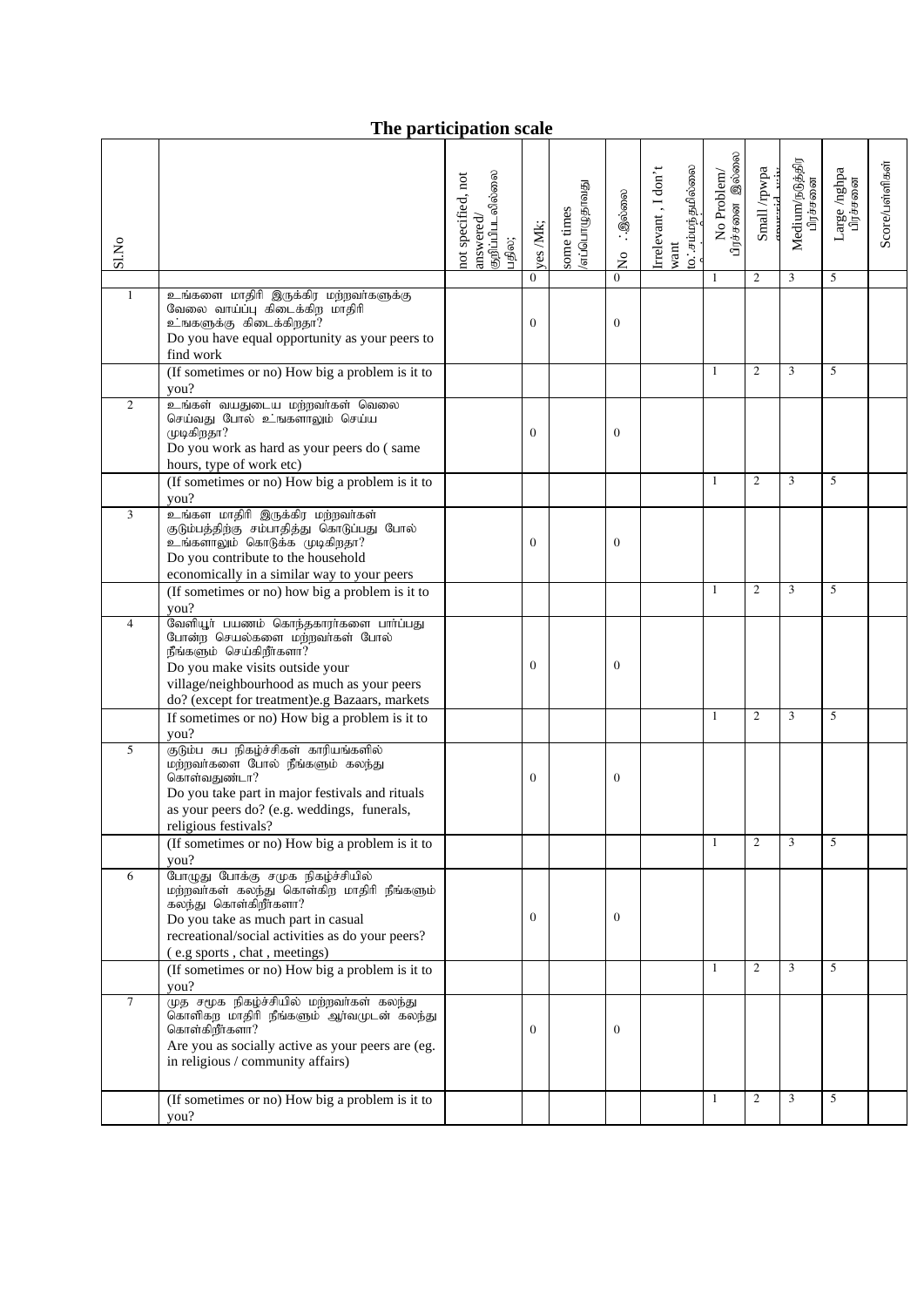| Sl.No |                                                                                                                                                                                                                                             | குறிப்பிபடலில்லை<br>not specified, not<br>answered/<br>பதில; | yes : agib   | some times<br>:எப்பொழுதாவது | No : இல்லை | Irrelevant, I don't<br>to. சம்மந்தமில்லை<br>wanou | பிரச்சனை இல்லை<br>No Problem/ | பிாச்சுனை இல்லை<br>$Smal : \mathcal{A}\mathfrak{g}$ | Medium. நடுத்திர<br>பிரச்சனை | $Large$ . : பெரிய $\mathop{\rm diag}\nolimits_{\theta}$ | Score. : பள்ளிகள் |
|-------|---------------------------------------------------------------------------------------------------------------------------------------------------------------------------------------------------------------------------------------------|--------------------------------------------------------------|--------------|-----------------------------|------------|---------------------------------------------------|-------------------------------|-----------------------------------------------------|------------------------------|---------------------------------------------------------|-------------------|
|       |                                                                                                                                                                                                                                             |                                                              | $\Omega$     |                             |            | $\Omega$                                          | $\mathbf{1}$                  | $\overline{c}$                                      | 3                            | 5                                                       |                   |
| 8     | மற்றவர்களை போல் சமூகத்தில் உங்களுக்கும்<br>மதிப்பு இருக்கிறதா?<br>Do you have the same respect in the community<br>as your peers?                                                                                                           |                                                              | $\mathbf{0}$ |                             |            | $\boldsymbol{0}$                                  |                               |                                                     |                              |                                                         |                   |
|       | (If sometimes or no) How big a problem is it to<br>you                                                                                                                                                                                      |                                                              |              |                             |            |                                                   | 1                             | $\overline{2}$                                      | 3                            | 5                                                       |                   |
| 9     | மற்றவர்களைப் போல் உங்களால் உங்களை<br>நல்ல மறையில் கவனித்து கொள்ள முடிகிறதா?<br>Do you have opportunity to take care of<br>yourself (appearance, nutrition, health, etc.) as<br>well as your peers?                                          |                                                              | $\Omega$     |                             |            | $\mathbf{0}$                                      |                               |                                                     |                              |                                                         |                   |
|       | (If sometimes or no) How big a problem is it to<br>you?                                                                                                                                                                                     |                                                              |              |                             |            |                                                   | $\mathbf{1}$                  | $\overline{2}$                                      | 3                            | 5                                                       |                   |
| 10    | தெரிந்தவர் வீடுகளுக்கு மற்றவர்கள் போவது<br>போல நீங்களும் போவதுண்டா?<br>Do you visit other people in the community as<br>often as other people do?                                                                                           |                                                              | $\mathbf{0}$ |                             |            | $\boldsymbol{0}$                                  |                               |                                                     |                              |                                                         |                   |
|       | (if sometimes or no) How big a problem is it to<br>you?                                                                                                                                                                                     |                                                              |              |                             |            |                                                   | 1                             | $\mathfrak{2}$                                      | 3                            | 5                                                       |                   |
| 11    | மற்றவாகளை போல வீட்டிலும் வெளியிலும்<br>உங்களால் சகஜமாக நடமாட முடிகிறதா?<br>Do you move around inside and outside the<br>house and around the village/neighbourhood<br>just as other people do?                                              |                                                              | $\Omega$     |                             |            | $\mathbf{0}$                                      |                               |                                                     |                              |                                                         |                   |
|       | (If sometimes or no) How big a problem is it to<br>you?                                                                                                                                                                                     |                                                              |              |                             |            |                                                   | $\mathbf{1}$                  | $\overline{2}$                                      | 3                            | 5                                                       |                   |
| 12    | ஊரில் உள்ள பொது இடங்களுக்கு<br>மற்றவர்களைப் போல உங்களால் செல்ல<br>முடிகிறதா?<br>In your village/neighbourhood, do you visit<br>public places as often as other people do? (e.g.<br>schools, shops, offices, market and tea/coffee<br>shops) |                                                              | $\mathbf{0}$ |                             |            | $\mathbf{0}$                                      |                               |                                                     |                              |                                                         |                   |
|       | (If sometimes or no) How big a problem is it to<br>you?                                                                                                                                                                                     |                                                              |              |                             |            |                                                   | 1                             | 2                                                   | 3                            | 5                                                       |                   |
| 13    | உங்கள் வீட்டு வேலைகளை நீங்கள்<br>செய்வதுண்டா?<br>In your home, do you do household work?                                                                                                                                                    |                                                              | $\bf{0}$     |                             |            | $\bf{0}$                                          |                               |                                                     |                              |                                                         |                   |
|       | (If sometimes or no) How big a problem is it to<br>you?                                                                                                                                                                                     |                                                              |              |                             |            |                                                   | 1                             | 2                                                   | $\mathfrak{Z}$               | 5                                                       |                   |
| 14    | குடும்ப விவரங்களில் உங்கள் கருத்துக்கு<br>மதிப்பு உண்டா?<br>In family discussions, does your opinion count?                                                                                                                                 |                                                              | $\mathbf{0}$ |                             |            | $\bf{0}$                                          |                               |                                                     |                              |                                                         |                   |
|       | (If sometimes or no) How big a problem is it to<br>you?                                                                                                                                                                                     |                                                              |              |                             |            |                                                   | $\mathbf{1}$                  | 2                                                   | 3                            | 5                                                       |                   |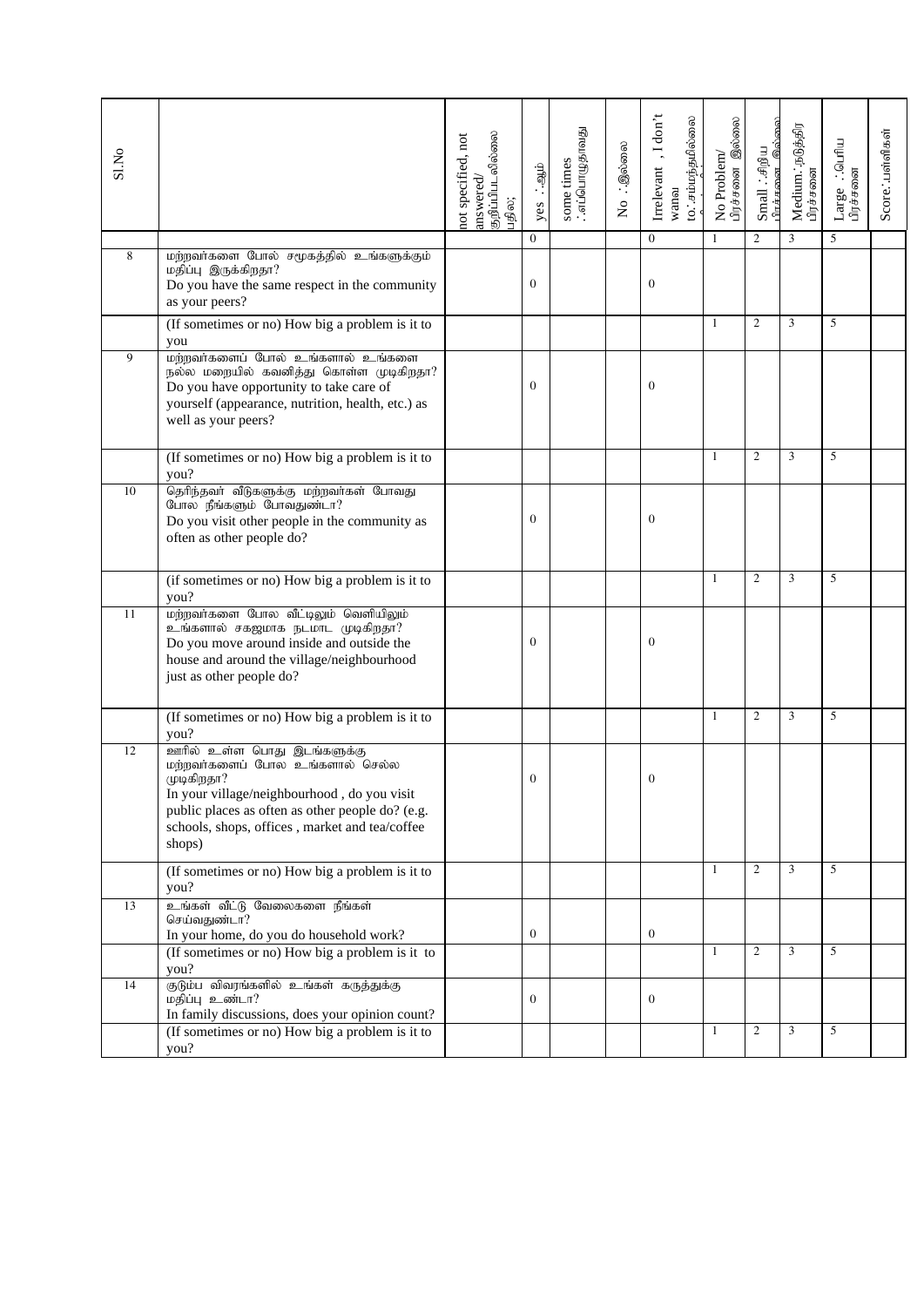| S1.No |                                                                                                                                                                                                                     | answered/<br>குறிப்பிபடலில்லை<br>not specified, not<br>பதில; | ்.<br>ஆம்.<br>yes | ்.எப்பொகுளவது<br>some times | ்.இல்லை<br>$\frac{1}{2}$ | Irrelevant, I don't<br>to. சம்மந்தமில்லை<br>want | பிரச்சனை இல்லை<br>No Problem. | Small <i>∴சி</i> றிய<br><del>பச்சுனை இல்லை</del><br>$\ln F$ $F$ $\infty$ $\infty$ | Medium.'.நடுத்திர<br>பிரச்சனை | Large ∴ெயரிய<br>பிரச்சனை | Score. :பள்ளிகள் |
|-------|---------------------------------------------------------------------------------------------------------------------------------------------------------------------------------------------------------------------|--------------------------------------------------------------|-------------------|-----------------------------|--------------------------|--------------------------------------------------|-------------------------------|-----------------------------------------------------------------------------------|-------------------------------|--------------------------|------------------|
|       |                                                                                                                                                                                                                     |                                                              | $\Omega$          |                             |                          | $\Omega$                                         | 1                             | 2                                                                                 | 3                             | 5                        |                  |
| 15    | உங்கள் வீட்டில் நீங்கள் சாப்பிட பயன்<br>படுத்தும் பாத்திரங்களை பிறா் பாத்திரங்களுடன்<br>வைக்ககப்படுகிறதா?<br>In your home, are the eating utensils you use<br>kept with those used by the rest of the<br>household? |                                                              | $\Omega$          |                             |                          | 0                                                |                               |                                                                                   |                               |                          |                  |
|       | (ஐக ளழஅநவதைநள் ழச ழெ)ர்ழற டிபை ய<br>ிசழடிடநஅனை வை வழ லழர?                                                                                                                                                           |                                                              |                   |                             |                          |                                                  | 1                             | $\overline{2}$                                                                    | 3                             | 5                        |                  |
| 16    | மற்றவாகளுக்கு நீங்கள் உதவி செய்கிறீாகளா?<br>Do you help other people (e.g. neighbours,                                                                                                                              |                                                              |                   |                             |                          |                                                  |                               |                                                                                   |                               |                          |                  |
|       | friends or relatives?                                                                                                                                                                                               |                                                              | $\Omega$          |                             |                          | $\Omega$                                         |                               |                                                                                   |                               |                          |                  |
|       | (If sometimes or no) How big a problem is it to<br>you?                                                                                                                                                             |                                                              |                   |                             |                          |                                                  | 1                             | 2                                                                                 | 3                             | 5                        |                  |
| 17    | புதிய மனிதர்களுடன் சகஜமாக பழகமுடிகிறதா?<br>Are you comfortable meeting new people?                                                                                                                                  |                                                              | $\mathbf{0}$      |                             |                          | $\mathbf{0}$                                     |                               |                                                                                   |                               |                          |                  |
|       | (If sometime or no) How big a problem is it to<br>vou?                                                                                                                                                              |                                                              |                   |                             |                          |                                                  | -1                            | 2                                                                                 | 3                             | 5                        |                  |
| 18    | புதிய விவரங்களை கற்பதில் உங்களுக்கு<br>நம்பிக்கை இருக்கிறதா?<br>Do you feel confident to try to learn new things                                                                                                    |                                                              | $\Omega$          |                             |                          | $\theta$                                         |                               |                                                                                   |                               |                          |                  |
|       | (If sometimes or no) How big a problem is it to<br>you?                                                                                                                                                             |                                                              |                   |                             |                          |                                                  | -1                            | $\mathbf{2}$                                                                      | 3                             | 5                        |                  |

Date of interview:………………………

Name of respondent :First…………………….Last…………………..

Interviewer :………………………….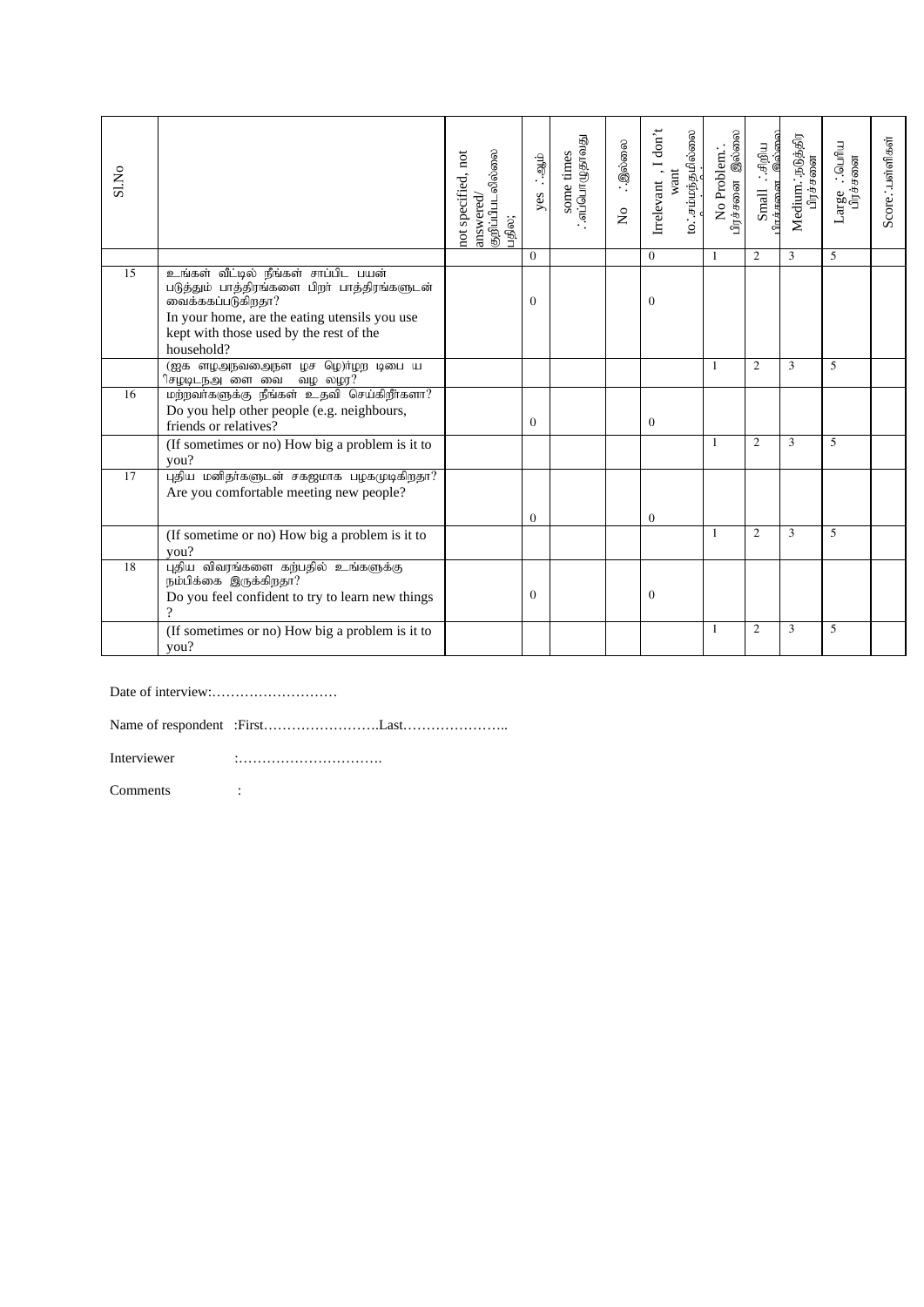# **the EMIC for persons living with HIV/AIDS**

| <b>Explanatory Model Interview Catalogue:</b> |  |
|-----------------------------------------------|--|
|                                               |  |
|                                               |  |

| Sl.n           |                                                                                                                                    | ஆம்<br>Yes | இருக்கலாம்<br><i>*</i> ossibly | நிச்சயமில்லை<br>Uncertain | இல்லை<br>N <sub>o</sub> | மதிப்பெண்<br>Score |
|----------------|------------------------------------------------------------------------------------------------------------------------------------|------------|--------------------------------|---------------------------|-------------------------|--------------------|
| $\bf{0}$       |                                                                                                                                    |            |                                |                           |                         |                    |
|                |                                                                                                                                    | 3          | $\mathfrak{2}$                 |                           | $\mathbf{0}$            |                    |
| 1              | முடிந்தவரைக்கும் உங்களுடைய தொழுநோயை<br>மற்றவாகளிடமிருந்து மறைக்க விரும்புகின்றீாகளா?                                               |            |                                |                           |                         |                    |
|                | If possible, would you prefer to keep people from knowing about<br>HIV/AIDS?                                                       |            |                                |                           |                         |                    |
| 2              | நீங்கள் யாரிடம் மனம்விட்டு பேசுகின்றீர்களோ, யார்                                                                                   |            |                                |                           |                         |                    |
|                | உங்களுக்கு மிக முக்கியமானவராக இருக்கின்றாரோ                                                                                        |            |                                |                           |                         |                    |
|                | அவரிடம் உங்களுடைய பிரச்சனை குறித்துப்                                                                                              |            |                                |                           |                         |                    |
|                | பேசியிருக்கின்றீர்கள்?                                                                                                             |            |                                |                           |                         |                    |
|                | Have you discussed this problem with the person you consider<br>closest to you, the one whom you usually feel you can talk to most |            |                                |                           |                         |                    |
|                | easily?                                                                                                                            |            |                                |                           |                         |                    |
| 3              | இந்தப் பிரச்சனையின் காரணமாக உங்களை தாழ்வாக                                                                                         |            |                                |                           |                         |                    |
|                | நினைக்கின்றீர்களா? இதனால் உங்களுடைய சுய மதிப்பு                                                                                    |            |                                |                           |                         |                    |
|                | குறைந்து விட்டதா?<br>Do you think less of yourself because of this problem? has it                                                 |            |                                |                           |                         |                    |
|                | reduced your pride or self respect?.                                                                                               |            |                                |                           |                         |                    |
| $\overline{4}$ | ஊங்களுடைய இந்தப் பிரச்சனையால் எப்பொழுதாவது                                                                                         |            |                                |                           |                         |                    |
|                | அவமானப்பட நேர்ந்துள்ளதா?                                                                                                           |            |                                |                           |                         |                    |
|                | Have you ever been made to feel ashamed or embarrassed because<br>of this problem?                                                 |            |                                |                           |                         |                    |
| 5              | உங்கள் பக்கதிலுள்ளவர்கள்இ சக ஊழியர்கள் அல்லது                                                                                      |            |                                |                           |                         |                    |
|                | சமுதாயத்தில் உ்ளள மற்றவர்கள் இந்தப் பிரச்சனையின்                                                                                   |            |                                |                           |                         |                    |
|                | காரணமாக உங்கள் சரியாக மதிப்பதில்லையா?                                                                                              |            |                                |                           |                         |                    |
|                | Do your neighbours, colleagues or others in your community have                                                                    |            |                                |                           |                         |                    |
| 6              | less respect for you because of this problem?<br>உங்களுக்கு சிகிச்சையின் போதும் பின்பும் கூட உங்களிடன்                             |            |                                |                           |                         |                    |
|                | பழகுவதால் மற்றவா்களுக்கு பாதிப்பு எற்படும் என்று                                                                                   |            |                                |                           |                         |                    |
|                | நினைக்கிறீாகளா?<br>Do you think that contact with you might have any bad effects on                                                |            |                                |                           |                         |                    |
|                | others around you even when you receiving treatment.?                                                                              |            |                                |                           |                         |                    |
| $\tau$         | இந்தப் பிரச்சனை காரனமாக உங்கள் யாராவது விலக்குவதாக                                                                                 |            |                                |                           |                         |                    |
|                | (அ) ஒதுக்குவதாக நினைகிகறீர்களா?<br>Do you feel others have avoided you because of this problem?                                    |            |                                |                           |                         |                    |
| 8              | நீங்கள் சிகிச்சையின் போதும் கூட சிலா உங்களுடைய வீட்டிற்கு                                                                          |            |                                |                           |                         |                    |
|                | ்வர மறுக்கிறார்களா?                                                                                                                |            |                                |                           |                         |                    |
|                | Would some people refuse to visit your home because of this<br>condition even when you receiving treatment?                        |            |                                |                           |                         |                    |
| 9              | உங்கள் அன்பை வீட்டாருக்கோ உடன் வேலை                                                                                                |            |                                |                           |                         |                    |
|                | செய்பவர்கள் மற்றும் சமுதாயத்தில் உள்ளவர்களோ                                                                                        |            |                                |                           |                         |                    |
|                | உங்களுடைய பிரச்சனை தெரிய வந்தால் உங்கள்                                                                                            |            |                                |                           |                         |                    |
|                | குடும்பத்தினரைப் பற்றித் தவறாக (அ) மட்டமாக<br>எண்ணுவார்களா?                                                                        |            |                                |                           |                         |                    |
|                | If they knew about it would your neighbours ,colleagues or others                                                                  |            |                                |                           |                         |                    |
|                | in your community think less of your family because of this                                                                        |            |                                |                           |                         |                    |
| 10             | problem?<br>உங்களுடைய பிரச்சனையின் காரணமாக உங்களின்                                                                                |            |                                |                           |                         |                    |
|                | குழந்க்கும் சமுதாயத்தில் பிரச்சனை ஏற்படும் என்று                                                                                   |            |                                |                           |                         |                    |
|                | நினைக்கின்றீர்களா?                                                                                                                 |            |                                |                           |                         |                    |
|                | Do you feel that your problem might cause social problems for                                                                      |            |                                |                           |                         |                    |
| $11 \text{ A}$ | your children in the community?<br>திருமணம் ஆகாதவராக இருந்தால் நீங்கள் இந்த                                                        |            |                                |                           |                         |                    |
| for            | நோயிலிருந்து குணமான பின்பும் கூட உங்கள் திருமணம்                                                                                   |            |                                |                           |                         |                    |
| $Un-$          | நடைபெறுவதற்குத் தடையாக இருக்கும் என                                                                                                |            |                                |                           |                         |                    |
| marrie         | நினைகின்றீர்களா?<br>Do you feel that this disease might make it difficult for you to                                               |            |                                |                           |                         |                    |
| d<br>only      | marry?                                                                                                                             |            |                                |                           |                         |                    |
|                |                                                                                                                                    |            |                                |                           |                         |                    |
| Sl.no          |                                                                                                                                    | ஆம்<br>Yes | இருக்கலாம்<br>Possibly         | நிச்சயமில்லை<br>Uncertain | இல்லை<br>No             | மதிப்பெண்<br>Score |
|                |                                                                                                                                    | 3          | $\overline{2}$                 |                           | $\overline{0}$          |                    |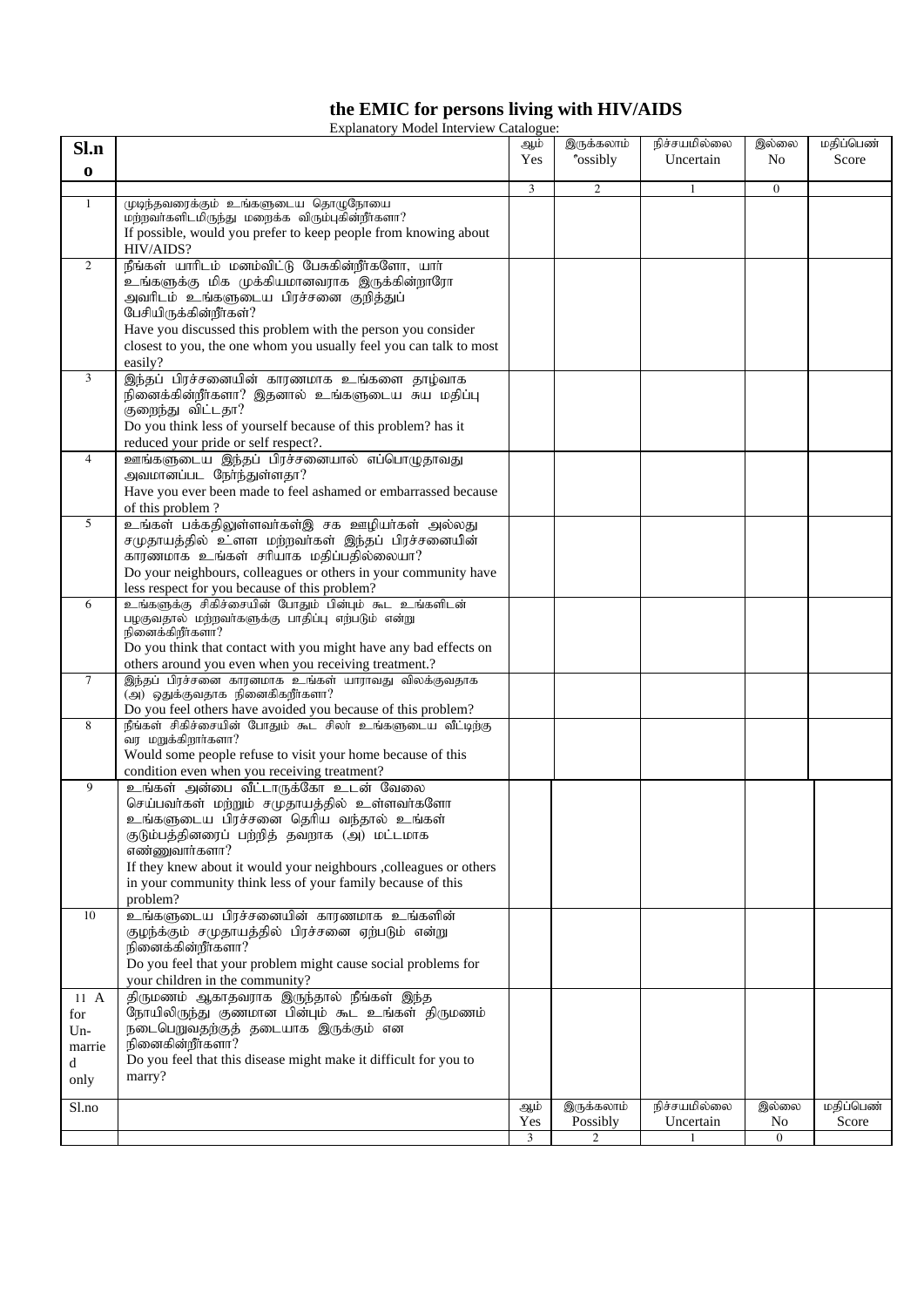| 11B    | இந்த நோய் உங்களுடைய திருமண வாழ்கையில் வேறு                           |  |  |  |
|--------|----------------------------------------------------------------------|--|--|--|
| for    | பிரச்சனைகளை ஏற்படுத்தியதா?                                           |  |  |  |
| marrie | Do you feel that this disease has caused problems in your            |  |  |  |
| d      | marriage?                                                            |  |  |  |
| only   |                                                                      |  |  |  |
| 12     | இந்த நோய் உங்களுடைய குடும்பத்தில் உள்ள                               |  |  |  |
|        | மற்றவர்களின் திருமணம் நடப்பதற்கு பிரச்சனையாக                         |  |  |  |
|        | இருக்கும் என்று நினை்கின்றீர்களா?                                    |  |  |  |
|        | Do you feel that this disease makes it difficult for someone else in |  |  |  |
|        | your family to marry?                                                |  |  |  |
| 13     | வேலையிலிருந்தோ அல்லது மற்ற சமூக                                      |  |  |  |
|        | குழக்களிலிருந்தோ தொலைவாக அல்லது தள்ளியிருக்க                         |  |  |  |
|        | சொல்லுவார்கள் என்று நினைக்கிறீர்களா?                                 |  |  |  |
|        | Have you been asked to stay away from work or social groups?         |  |  |  |
| 14     | சுமூ குழக்களில், கலந்து கொள்வது வேலைக்கு செல்வது                     |  |  |  |
|        | ஆகியவற்றில் இருந்து நீங்களாகவே விலகிருக்கிறீர்களா?                   |  |  |  |
|        | Have you decided on your own to stay away from work or social        |  |  |  |
|        | group?                                                               |  |  |  |
| 15.    | எயிட்ஸ் நோய் இருப்பதால் உங்களுக்கு மற்ற நோய்கள்                      |  |  |  |
|        | இருக்கின்றன என மற்றவர்கள் நினைக்கிறார்களா?                           |  |  |  |
|        | Because of HIV/AIDS people think you also have other health          |  |  |  |
|        | problems                                                             |  |  |  |
| 16     | நீங்கள் இந்த பிரச்சனையால் அவதிபடுவதால் உங்களுடைய                     |  |  |  |
|        | குடும்பத்தில் உள்ளவர்கள் போதிய அளவு உதவி<br>செய்கிறார்களா?           |  |  |  |
|        | Since you have had this problem have your parental family            |  |  |  |
|        |                                                                      |  |  |  |
|        | provided adequate support                                            |  |  |  |
| 17     | ஊங்களுடைய மாமனார் (அ) மாமியார் வீட்டில் இருந்து                      |  |  |  |
| for    | போதிய உதவி கிடைக்கிறதா?                                              |  |  |  |
| marrie | Have your in-laws family provided adequate support for this          |  |  |  |
| d      | problem.                                                             |  |  |  |
| only   |                                                                      |  |  |  |

Date of interview: ………………………..

Name of Respondent : First …………………….Last………………………

Interviewer : ……………………

Comments : ……………………..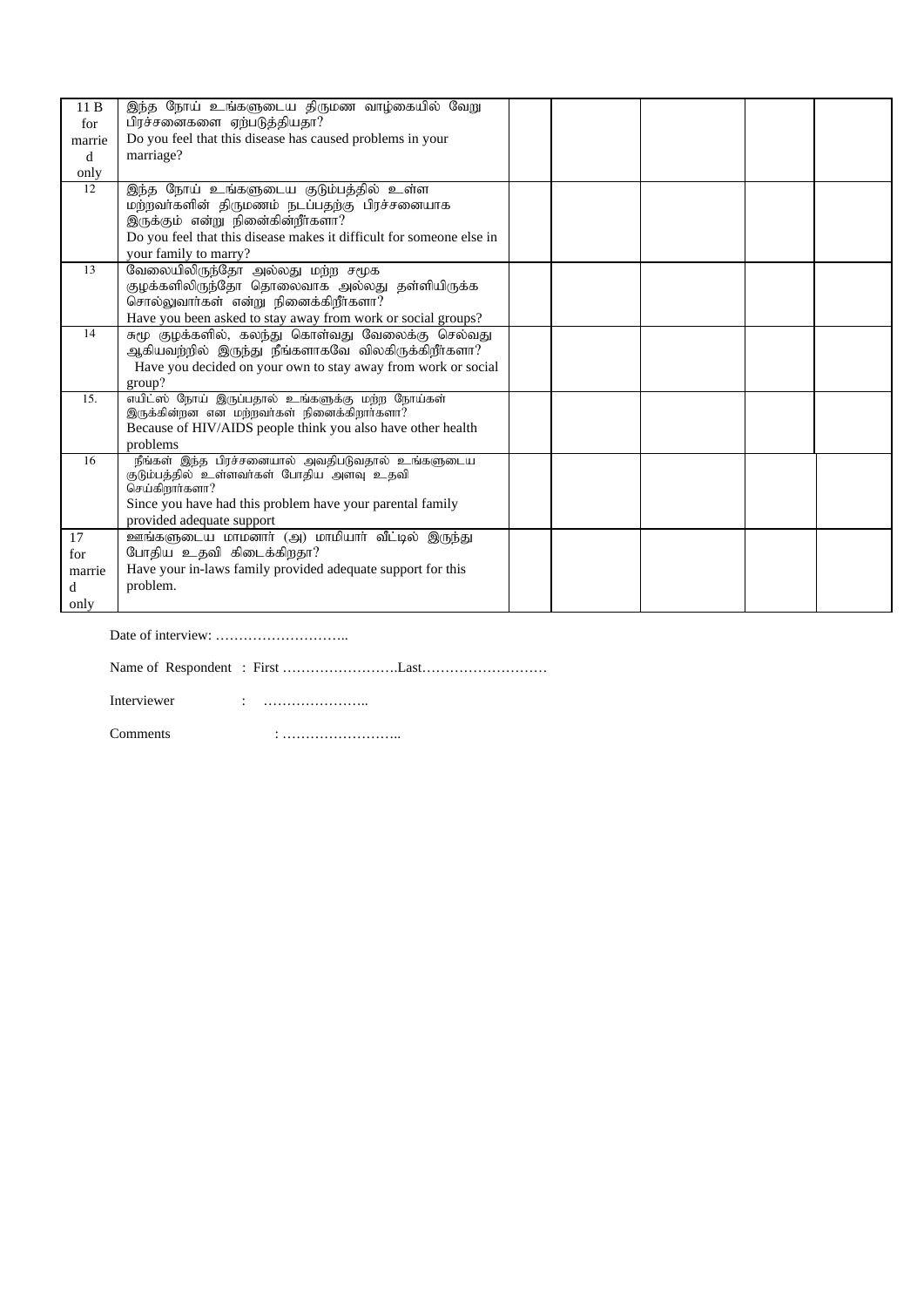### **ISMI for persons living with HIV/AIDS**

Internalized stigma

For each question, please mark whether you strongly disagree (1), disagree (2), agree (3), or strongly agree (4)

|                | For each question, please mark whether you strongly disagree (1), disagree (2), agree (5), or strongly agree (4)                   |                         |                           |                    |                       |                     |
|----------------|------------------------------------------------------------------------------------------------------------------------------------|-------------------------|---------------------------|--------------------|-----------------------|---------------------|
| sl.no          |                                                                                                                                    | உண்மையாக<br>எதிர்கிறேன் | ஏதிர்க்கிறேன்<br>Disagree | ஏற்கிறேன்<br>Agree | முழமையாக<br>ஏற்கிறேன் | முதிப்பெண்<br>score |
|                |                                                                                                                                    | strongly                |                           |                    | Strongly              |                     |
|                |                                                                                                                                    | disagree                |                           |                    | Agree                 |                     |
|                | Alienation / அன்னியபடுத்தப்படுதல்                                                                                                  | $\mathbf{1}$            | 2                         | 3                  | $\overline{4}$        |                     |
| 1              | எனக்கு எச்.ஐ.வி எய்ட்ஸ் இருப்பதால் நான்<br>உலகத்திலிருந்து விலகியிருப்பது போல்<br>உணர்கிறேன்.                                      |                         |                           |                    |                       |                     |
|                | I feel out of place in the world because I<br>have HIV/AIDS                                                                        |                         |                           |                    |                       |                     |
| 2              | எச்.ஐ.வி எயட்ஸ என் வாழ்வு<br>பாதிக்கபட்டுவிட்டது.<br>Having HIV/AIDS has spoiled my life                                           |                         |                           |                    |                       |                     |
| 3              | எச்.ஐ.வி எயட்ஸ் பாதிக்கபடாதவாகள்<br>என்னைப் புரிந்துகொளள முடியாது<br>People without HIV/AIDS could not                             |                         |                           |                    |                       |                     |
|                | possibly understand me                                                                                                             |                         |                           |                    |                       |                     |
| $\overline{4}$ | எச்.ஐ.வி எய்ட்ஸ் பாதிபக்கப்பட்டது குறித்து<br>நான் வெட்கப்படுகிறேன் இக்கட்டாக<br>உணர்கிறேன்.                                       |                         |                           |                    |                       |                     |
|                | I am embarrassed or ashamed that I have<br><b>HIV/AIDS</b>                                                                         |                         |                           |                    |                       |                     |
| 5.             | எச்.ஐ.வி எய்ட்ஸ் பாதிக்கபட்தால் என்னைக்<br>குறித்து நான் வருத்தப்படுகறேன்.                                                         |                         |                           |                    |                       |                     |
|                | I am disappointed in myself for having<br><b>HIV/AIDS</b>                                                                          |                         |                           |                    |                       |                     |
| 6.             | எச்.ஐ.வி எய்ட்ஸ் காதணமாக நான்<br>பிறரைவிட தாழ்ந்தவனாக உணர்கிறேன்.                                                                  |                         |                           |                    |                       |                     |
|                | I feel inferior to others who don't have<br><b>HIV/AIDS</b>                                                                        |                         |                           |                    |                       |                     |
|                | / Stereotype Endorsement                                                                                                           |                         |                           |                    |                       |                     |
| $\tau$         | எச்.ஐ.வி எய்ட்ஸ் பற்றி பழமையான<br>கருத்துகள் எனக்கும் பொருந்தும்                                                                   |                         |                           |                    |                       |                     |
|                | Stereotypes about persons living with<br>HIV/AIDS apply to me.                                                                     |                         |                           |                    |                       |                     |
| 8              | என்னை பார்த்தாலே நான் எச்.ஐ.வி<br>எய்ட்ஸ் என்று மக்களால்<br>சொல்லிவிடமுடியும்.                                                     |                         |                           |                    |                       |                     |
|                | People can tell that I have HIV/AIDS by the<br>way I look.                                                                         |                         |                           |                    |                       |                     |
| 9              | எனக்கு எச்.ஐ.வி எய்ட்ஸ் இருப்பதால்<br>என்னைச் சாா்ந்த முடிவுகளை எடுக்க<br>அடுத்தவர் உதவி தேவைப்படுகிறது.                           |                         |                           |                    |                       |                     |
|                | Because I have HIV/AIDS, I need others to<br>make most decisions for me.                                                           |                         |                           |                    |                       |                     |
| 10             | எச்.ஐ.வி எய்ட்ஸ் உள்ளவர்களால் நல்ல<br>பயனுள்ள வாழ்க்கை வாழ முடியாது.<br>People with HIV/AIDS cannot live a good,<br>rewarding life |                         |                           |                    |                       |                     |
| 11             | எச்.ஐ.வி எய்ட்ஸ் பாதிக்கபட்டவர்கள்                                                                                                 |                         |                           |                    |                       |                     |
|                | திருணம் செய்து கொள்ள கூடாது.<br>Persons living with HIV/AIDS should not<br>marry                                                   |                         |                           |                    |                       |                     |
| 12             | எனக்கு எச்.ஐ.வி எய்ட்ஸ் இருப்பதால்<br>சமுதாயத்துக்குப் பயன்படும் எதையும்                                                           |                         |                           |                    |                       |                     |
|                | என்னால் செய்யமுடியாது.<br>I can't contribute anything to society                                                                   |                         |                           |                    |                       |                     |
|                | because I have HIV/AIDS                                                                                                            |                         |                           |                    |                       |                     |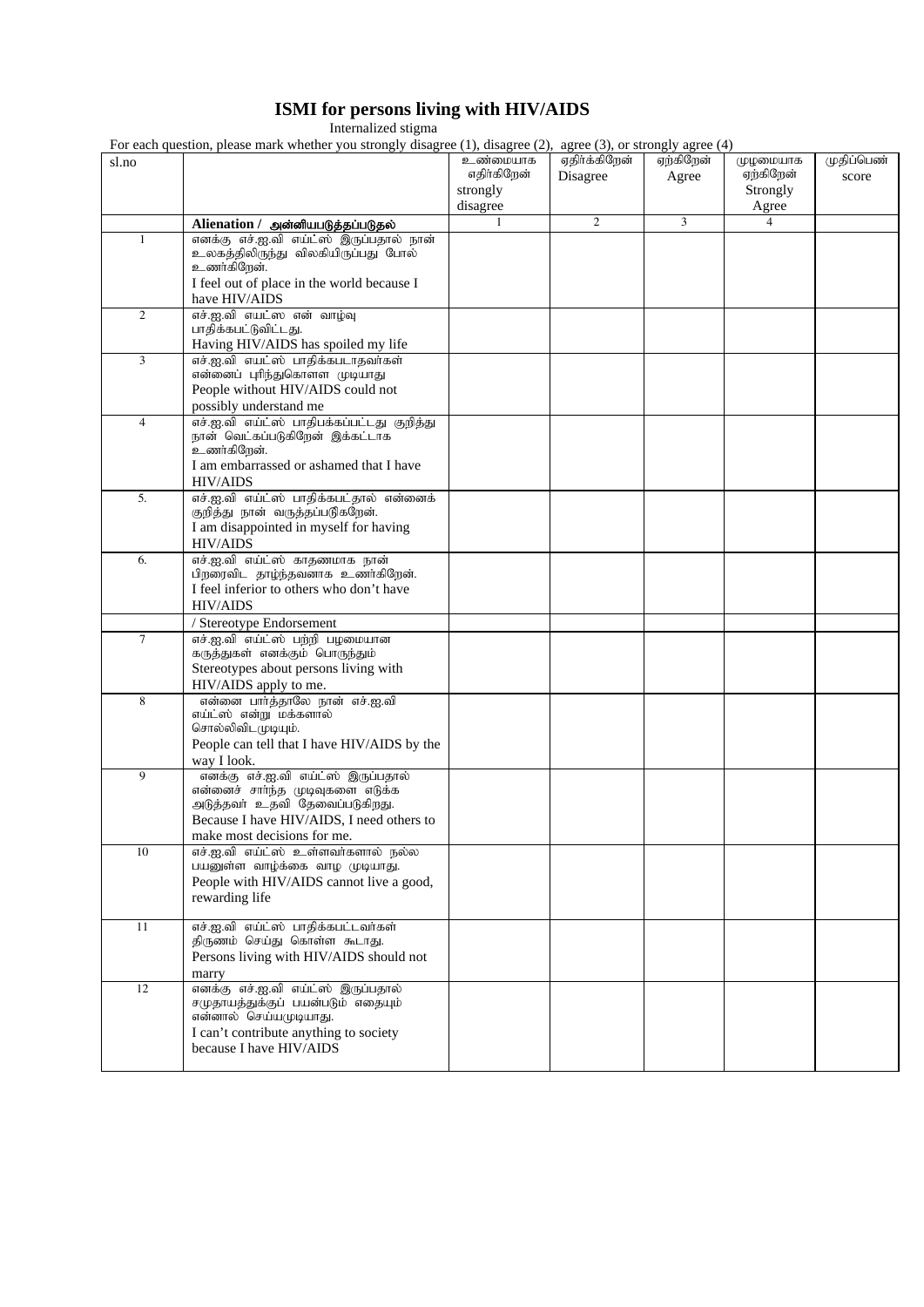| sl.no |                                                                                                                                                                                                                          | உண்மையாக<br>எதிர்கிறேன்<br>strongly | ஏதிர்க்கிறேன்<br>Disagree | ஏற்கிறேன்<br>Agree | முழமையாக<br>ஏற்கிறேன்<br>Strongly | முதிப்பெண்<br>score |
|-------|--------------------------------------------------------------------------------------------------------------------------------------------------------------------------------------------------------------------------|-------------------------------------|---------------------------|--------------------|-----------------------------------|---------------------|
|       |                                                                                                                                                                                                                          | disagree                            | 2                         | $\mathfrak{Z}$     | Agree<br>$\overline{4}$           |                     |
|       | வேறுபடுத்தப்படும் அனுபவம்.:                                                                                                                                                                                              |                                     |                           |                    |                                   |                     |
|       | Discrimination Experience                                                                                                                                                                                                |                                     |                           |                    |                                   |                     |
| 13    | எச்.ஐ.வி எய்ட்ஸ் நோய காரணமாக மக்கள்                                                                                                                                                                                      |                                     |                           |                    |                                   |                     |
|       | என்னை வேறுப்படுத்துகிறார்கள்                                                                                                                                                                                             |                                     |                           |                    |                                   |                     |
|       | People discriminate against me because I                                                                                                                                                                                 |                                     |                           |                    |                                   |                     |
|       | have HIV/AIDS                                                                                                                                                                                                            |                                     |                           |                    |                                   |                     |
| 14    | என் எச்.ஐ.வி எய்ட்ஸ் நோய் காரணமாக<br>பெரியதாக எதையும் சாதிக்க முஎயாது<br>என்று பிறர் என்னுகிறார்கள்.<br>Others think that I can't achieve much in                                                                        |                                     |                           |                    |                                   |                     |
|       | life because I have HIV/AIDS.                                                                                                                                                                                            |                                     |                           |                    |                                   |                     |
| 15    | எனக்கு எச்.ஐ.வி எய்ட்ஸ் நோய்<br>இருப்பதால் என்னை மக்கள்<br>புறகணிக்கவோ அலட்சியமோ<br>செய்கிறார்கள்.<br>People ignore me or take me less seriously                                                                         |                                     |                           |                    |                                   |                     |
| 16.   | just because I have HIV/AIDS<br>எனக்கு எச்.ஐ.வி எய்ட்ஸ் நோய்                                                                                                                                                             |                                     |                           |                    |                                   |                     |
|       | இருப்பதால் மக்கள் தங்கள் மேம்பட்டவராக<br>நினைத்து என்னை ஒரு விவரம்<br>தெரியாதவராக பாவித்து நடத்துகிறாாகள்<br>People often patronize me, or treat me like<br>a child, just because I have HIV/AIDS                        |                                     |                           |                    |                                   |                     |
| 17    | என் எச்.ஐ.வி எய்ட்ஸ் நோய் காரணமாக<br>யாரும் என்னிடம் நெருங்கிவர ஆர்வம்                                                                                                                                                   |                                     |                           |                    |                                   |                     |
|       | காட்டுவதில்லை.                                                                                                                                                                                                           |                                     |                           |                    |                                   |                     |
|       | Nobody would be interested in getting close                                                                                                                                                                              |                                     |                           |                    |                                   |                     |
|       | to me because I have HIV/AIDS                                                                                                                                                                                            |                                     |                           |                    |                                   |                     |
|       |                                                                                                                                                                                                                          |                                     |                           |                    |                                   |                     |
| 18    | என் எச்.ஐ.வி எய்ட்ஸ் நோய் சுமை                                                                                                                                                                                           |                                     |                           |                    |                                   |                     |
|       | பிறருக்கு சொல்லக்கூடாது என்பதற்காக என்<br>நோய் பற்றி நான் யாரிடமும் பேசுவதில்லை.<br>I don't talk about myself much because I<br>don't want to burden others with my<br><b>HIV/AIDS</b>                                   |                                     |                           |                    |                                   |                     |
| 19    | எச்.ஐ.வி எய்ட்ஸ நோய் என்னை<br>விசித்திரமாகக் காட்டும் என்பதால் நான்<br>முன் போல் சமுகத்தில் நெருங்கி<br>பழகுவதில்லை.<br>I don't socialize as much as I used to<br>because my HIV/AIDS might make me<br>look "weird"      |                                     |                           |                    |                                   |                     |
|       | சுமுதாயத்தில் எச்.ஐ.வி எய்ட்ஸ நோய்                                                                                                                                                                                       |                                     |                           |                    |                                   |                     |
| 20    | பற்றிய பவறானகருத்துக்கள் இயல்பான<br>உலத்திலிருந்து என்னை<br>நனிமைபடுத்திவிட்டன.<br>Negative stereotypes about HIV/AIDS keep<br>me isolated from the normal world.                                                        |                                     |                           |                    |                                   |                     |
| 21    | என் நண்பாகளையும் உறவினா்களையும்<br>இக்கட்டான நிலையிலிருந்து<br>காப்பாற்றுவதற்காக நான் சமுகச்<br>சூழல்களிருந்து விலகியிருக்கிறேன்.<br>I stay away from social situations in order<br>to protect my family or friends from |                                     |                           |                    |                                   |                     |
|       | embarrassment.                                                                                                                                                                                                           |                                     |                           |                    |                                   |                     |
|       |                                                                                                                                                                                                                          | உண்மையாக                            | ஏதிர்க்கிறேன்             | ஏற்கிறேன்          | முழமையாக                          | முதிப்பெண்          |
| sl.no |                                                                                                                                                                                                                          | எதிர்கிறேன்<br>strongly<br>disagree | Disagree                  | Agree              | ஏற்கிறேன்<br>Strongly<br>Agree    | score               |
|       |                                                                                                                                                                                                                          |                                     | $\overline{2}$            | 3                  | 4                                 |                     |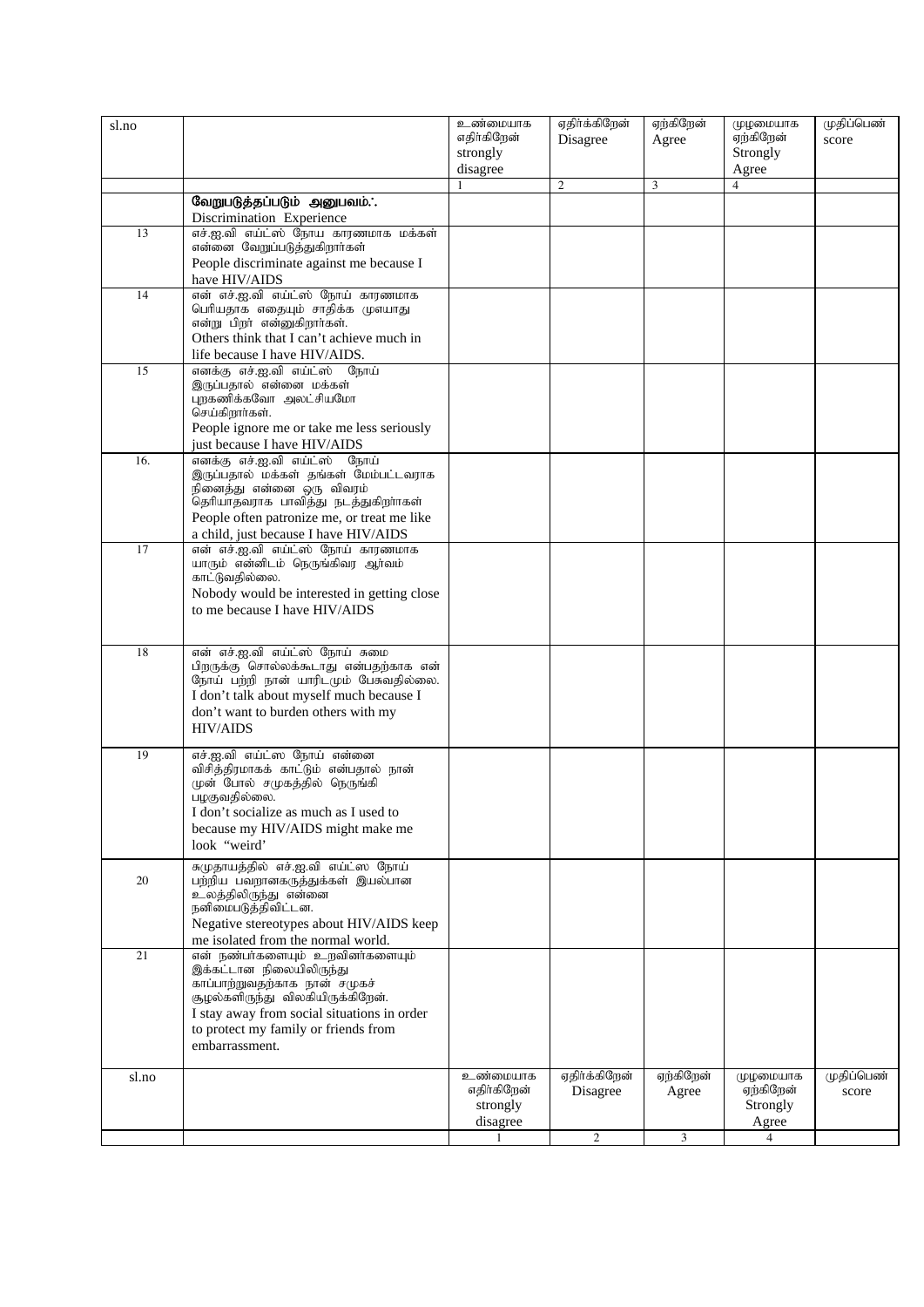| 22. | எச்.ஐ.வி எய்ட்ஸ் நோயால்<br>பாதிக்கப்படாதவா்கள் மத்தியிலிருந்து<br>என்னை அன்னியமாகவோ |  |  |  |
|-----|-------------------------------------------------------------------------------------|--|--|--|
|     | குறையுள்ளவனாகவோ என்னச் செய்கிறது.                                                   |  |  |  |
|     | Being around people who don't have                                                  |  |  |  |
|     | HIV/AIDS makes me feel out of place or                                              |  |  |  |
|     | inadequate.                                                                         |  |  |  |
| 23  | என்னை ஏற்க மாட்டார்கள் என்பதால்                                                     |  |  |  |
|     | எச்.ஐ.வி எய்ட்ஸ் நோயால்                                                             |  |  |  |
|     | பாதிக்கப்படாதவா்களிடம் நெருக்குவடை<br>நான் தவிர்க்கிறேன்                            |  |  |  |
|     | I avoid getting close to people who don't                                           |  |  |  |
|     | have HIV/AIDS to avoid rejection                                                    |  |  |  |
|     | வேறுப்புணர்வுக்கு எதிர்ப்பு (எதிர்மறை                                               |  |  |  |
|     | குறியீடு விசயங்கள்)                                                                 |  |  |  |
|     | / Stigma resistance                                                                 |  |  |  |
| 24  | பொது இடங்களில் எச்.ஐ.வி எய்ட்ஸ்                                                     |  |  |  |
|     | நோயால் பாதிக்கப்பட்டவரோடு நான்<br>சேர்ந்து இருப்பது எனக்கு வசதியாவே                 |  |  |  |
|     | உள்ளது.                                                                             |  |  |  |
|     | I feel comfortable being seen In public with                                        |  |  |  |
|     | a person with HIV/AIDS.                                                             |  |  |  |
| 25  | பொதுவாக நான் நினைத்தபடி வாழ                                                         |  |  |  |
|     | என்னால் முடிகிறது.                                                                  |  |  |  |
|     | In general, I am able to live life the way I                                        |  |  |  |
| 26  | want to<br>எச்.ஐ.வி எய்ட்ஸ் நோய் இருந்தாலும்                                        |  |  |  |
|     | என்னால் நல்ல நிறைவான வாழ்க்கை                                                       |  |  |  |
|     | வாழமுடியும்.                                                                        |  |  |  |
|     | I can have a good fulfilling life, despite my                                       |  |  |  |
|     | HIV/AIDS.                                                                           |  |  |  |
| 27  | எச்.ஐ.வி எய்ட்ஸ் பாதிக்கப்பட்டவர்களும்                                              |  |  |  |
|     | சமுகத்தக்கு முக்கிய பங்களிக்கிறார்கள்.                                              |  |  |  |
|     | People with HIV/AIDS make important                                                 |  |  |  |
|     | contributions to society.                                                           |  |  |  |
| 28  | எச்.ஐ.வி எய்ட்ஸ் நோயுட்ன கூடிய                                                      |  |  |  |
|     | வாழ்க்கை என்னை மேலும் வாழக்கையில்                                                   |  |  |  |
|     | போராடி வெற்றிக் கொள்ளும் மனிதனாக                                                    |  |  |  |
|     | ஆக்கியுள்ளது.                                                                       |  |  |  |
|     | Living with HIV/AIDS has made me a                                                  |  |  |  |
|     | tough survivor                                                                      |  |  |  |

Date of the interview:…………………………

Name of respondent :First……………………Last…………………….

Interviewer :…………………………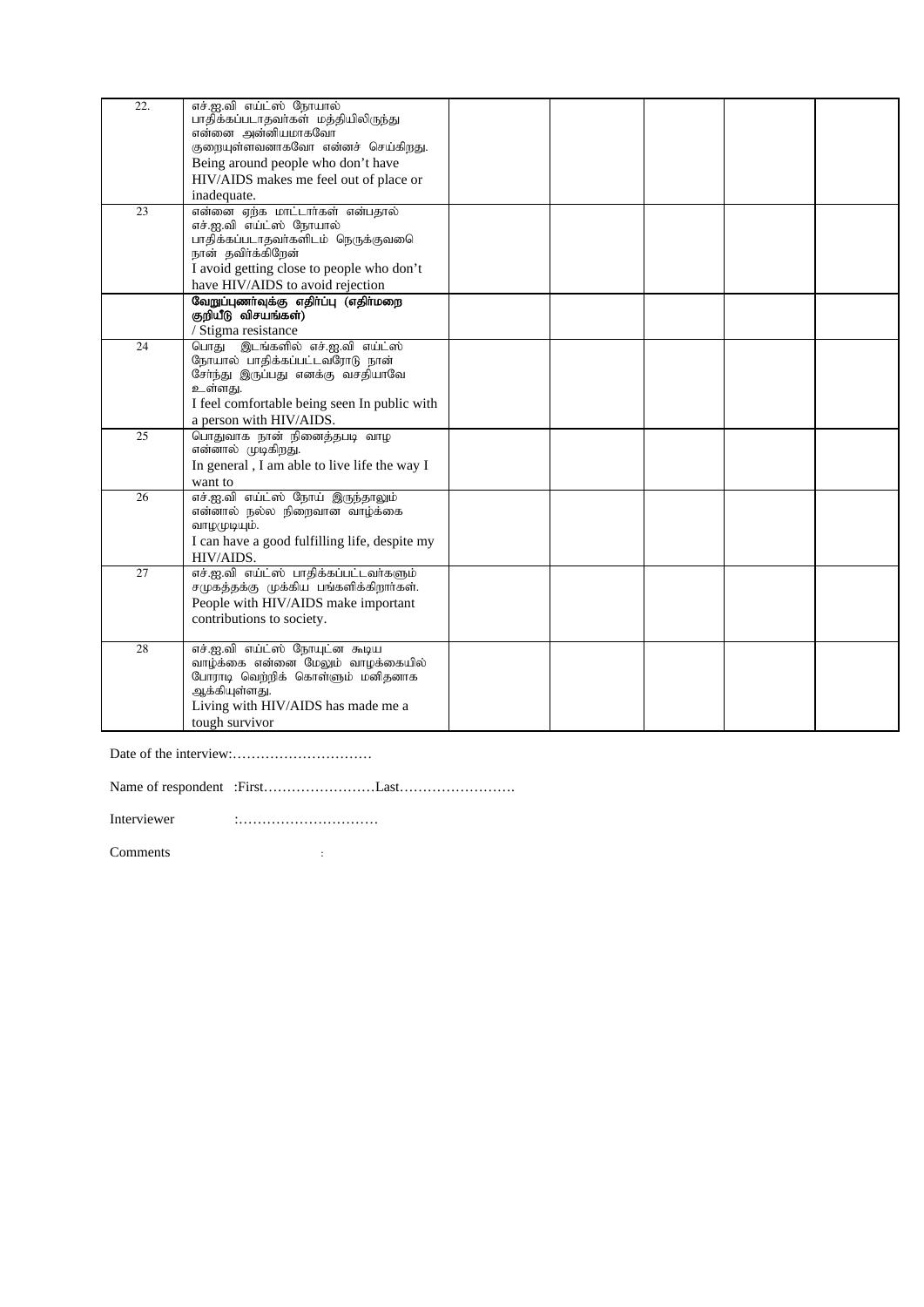### **The participation scale**

| Sl.No          |                                                                                                                                                                                                                                         | குறிப்பிபடலில்லை<br>not specified, not<br>answered. | ்.<br>ஆம்<br>yes | : .எப்பொழுதாவது<br>some times | ்.இல்லை<br>$\overline{a}$ | Irrelevant @ I don't<br><u>to:சம்மந்தமில்லை</u><br>$_{\rm{want}}$ | பிரச்சனை இல்லை<br>No Problem | Small ∴∉lmluı  | Medium. நடுத்திர<br>ிாச்சவை | Large : . Quiflu<br>பிரச்சனை | Score. : பள்ளிகள் |
|----------------|-----------------------------------------------------------------------------------------------------------------------------------------------------------------------------------------------------------------------------------------|-----------------------------------------------------|------------------|-------------------------------|---------------------------|-------------------------------------------------------------------|------------------------------|----------------|-----------------------------|------------------------------|-------------------|
|                |                                                                                                                                                                                                                                         |                                                     | $\Omega$         |                               | $\mathbf{0}$              |                                                                   | $\mathbf{1}$                 | $\mathfrak{2}$ | 3                           | 5                            |                   |
| 1              | உங்களை மாதிரி இருக்கிர மற்றவர்களுக்கு<br>வேலை வாய்ப்பு கிடைக்கிற மாதிரி உங்களுக்கு<br>கிடைக்கிறதா?<br>Do you have equal opportunity as your peers to<br>find work                                                                       |                                                     | $\theta$         |                               | $\mathbf{0}$              |                                                                   |                              |                |                             |                              |                   |
|                | (If sometimes or no) How big a problem is it to<br>you?                                                                                                                                                                                 |                                                     |                  |                               |                           |                                                                   | $\mathbf{1}$                 | $\overline{2}$ | 3                           | 5                            |                   |
| 2              | உங்கள் வயதுடைய மற்றவா்கள் வெலை செய்வது<br>போல் உங்களாலும் செய்ய முடிகிறதா?<br>Do you work as hard as your peers do (same<br>hours, type of work etc)                                                                                    |                                                     | $\theta$         |                               | $\mathbf{0}$              |                                                                   |                              |                |                             |                              |                   |
|                | (ஐக ளழஅநவதைநள ழச ழெ) ர்ழற டிபை ய<br>ிசழடிடநஅ ளை வை வழ லழர?                                                                                                                                                                              |                                                     |                  |                               |                           |                                                                   | $\mathbf{1}$                 | $\overline{2}$ | 3                           | 5                            |                   |
| 3              | உங்கள மாதிரி இருக்கிர மற்றவர்கள்<br>குடும்பத்திற்கு சம்பாதித்து கொடுப்பது போல்<br>உங்களாலும் கொடுக்க முடிகிறதா?<br>Do you contribute to the household economically<br>in a similar way to your peers                                    |                                                     | $\theta$         |                               | $\mathbf{0}$              |                                                                   |                              |                |                             |                              |                   |
|                | (If sometimes or no) how big a problem is it to<br>you?                                                                                                                                                                                 |                                                     |                  |                               |                           |                                                                   | $\mathbf{1}$                 | $\overline{2}$ | 3                           | 5                            |                   |
| $\overline{4}$ | வேளியூா் பயணம் கொந்தகாரா்களை பாா்ப்பது<br>போன்ற செயல்களை மற்றவாகள் போல் நீங்களும்<br>செய்கிறீர்களா?<br>Do you make visits outside your<br>village/neighbourhood as much as your peers do?<br>(except for treatment)e.g Bazaars, markets |                                                     | $\overline{0}$   |                               | $\mathbf{0}$              |                                                                   |                              |                |                             |                              |                   |
|                | If sometimes or no) How big a problem is it to<br>you?                                                                                                                                                                                  |                                                     |                  |                               |                           |                                                                   | $\mathbf{1}$                 | $\overline{2}$ | 3                           | 5                            |                   |
| 5              | குடும்ப சுப நிகழ்ச்சிகள் காரியங்களில்<br>மற்றவாகளை போல் நீங்களும் கலந்து<br>கொள்வதுண்டா?<br>Do you take part in major festivals and rituals as<br>your peers do? (e.g. weddings, funerals, religious<br>festivals?                      |                                                     | $\overline{0}$   |                               | $\mathbf{0}$              |                                                                   |                              |                |                             |                              |                   |
|                | (If sometimes or no) How big a problem is it to<br>you?                                                                                                                                                                                 |                                                     |                  |                               |                           |                                                                   | $\mathbf{1}$                 | $\sqrt{2}$     | 3                           | 5                            |                   |
| 6              | போழுது போக்கு சமுக நிகழ்ச்சியில் மற்றவர்கள்<br>கலந்து கொள்கிற மாதிரி நீங்களும் கலந்து<br>கொள்கிறீர்களா?<br>Do you take as much part in casual<br>recreational/social activities as do your peers?<br>(e.g sports, chat, meetings)       |                                                     | $\mathbf{0}$     |                               | $\mathbf{0}$              |                                                                   |                              |                |                             |                              |                   |
|                | (If sometimes or no) How big a problem is it to<br>you?                                                                                                                                                                                 |                                                     |                  |                               |                           |                                                                   | $\mathbf{1}$                 | $\mathfrak{2}$ | 3                           | 5                            |                   |
| $\tau$         | .<br>முத சமூக நிகழ்ச்சியில் மற்றவா்கள் கலந்து<br>கொளிகற மாதிரி நீங்களும் ஆர்வமுடன் கலந்து<br>கொள்கிறீர்களா?<br>Are you as socially active as your peers are (eg. in<br>religious / community affairs)                                   |                                                     | $\mathbf{0}$     |                               | $\mathbf{0}$              |                                                                   |                              |                |                             |                              |                   |
|                | (If sometimes or no) How big a problem is it to<br>you?                                                                                                                                                                                 |                                                     |                  |                               |                           |                                                                   | $\mathbf{1}$                 | $\overline{c}$ | 3                           | 5                            |                   |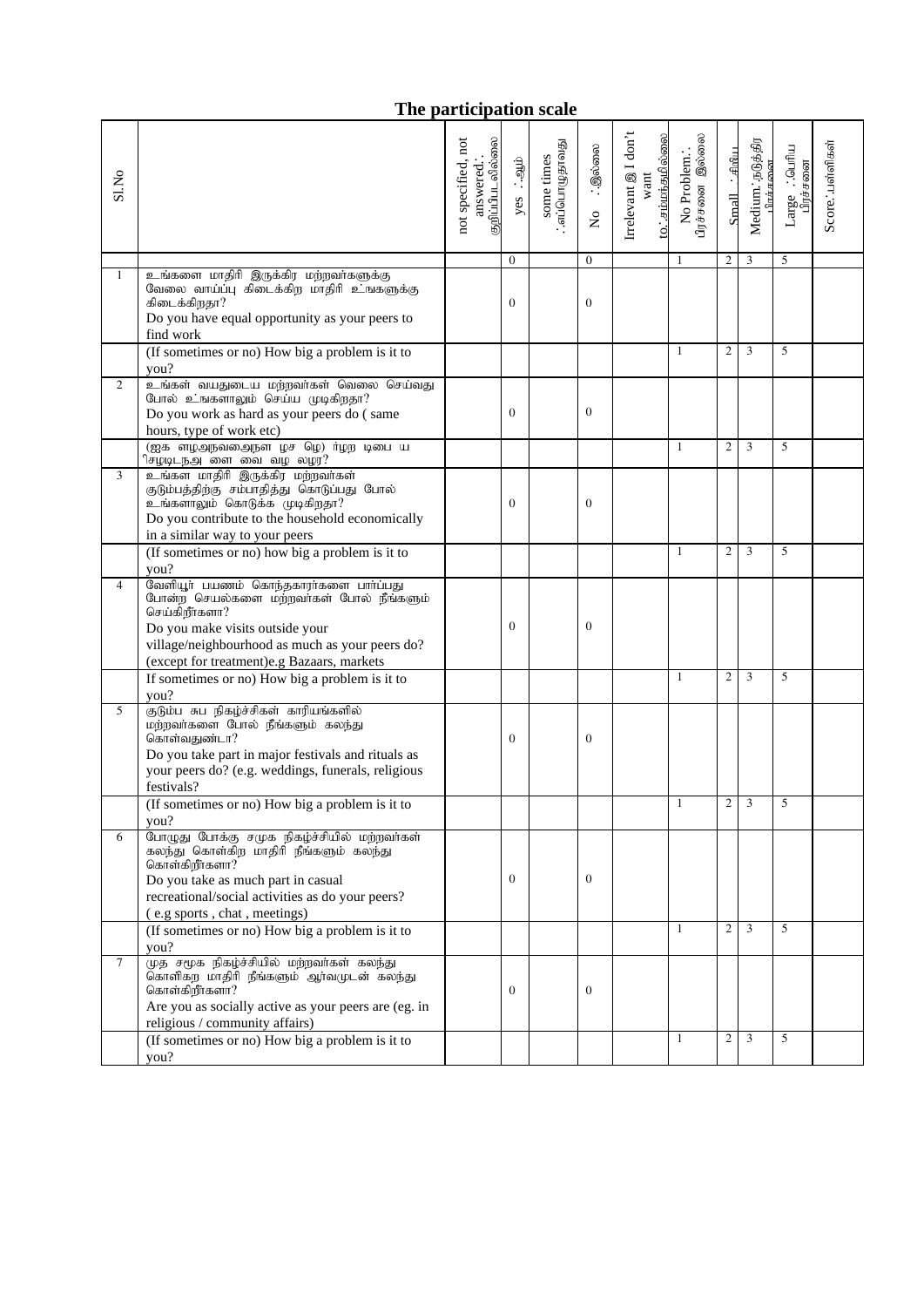| S1.No |                                                                                                                                                                                                                                             | not specified, not<br>குறிப்பிபடலில்லை<br>answered. | yes : agib   | ்ஸ்பொழுளவது.<br>some times | ். இல்லை<br>$\overline{\mathsf{x}}$ | Irrelevant, I don't<br>want | to∴சம்மந்தமில்லை | ிரச்சனை இல்லை<br>No Problem | $Smal$ : $\mathcal{F}$ | Medium. நடுத்திர<br>பிாச்சலை | $\therefore$ Quarku<br>Large ∴ெயிய<br>பிரச்சனை | Score. :பள்ளிகள் |
|-------|---------------------------------------------------------------------------------------------------------------------------------------------------------------------------------------------------------------------------------------------|-----------------------------------------------------|--------------|----------------------------|-------------------------------------|-----------------------------|------------------|-----------------------------|------------------------|------------------------------|------------------------------------------------|------------------|
|       |                                                                                                                                                                                                                                             |                                                     | $\Omega$     |                            |                                     | $\Omega$                    |                  | $\mathbf{1}$                | $\overline{c}$         | 3                            | 5                                              |                  |
| 8     | மற்றவர்களை போல் சமூகத்தில் உங்களுக்கும்<br>மதிப்பு இருக்கிறதா?<br>Do you have the same respect in the community<br>as your peers?                                                                                                           |                                                     | $\Omega$     |                            |                                     | $\mathbf{0}$                |                  |                             |                        |                              |                                                |                  |
|       | (If sometimes or no) How big a problem is it to                                                                                                                                                                                             |                                                     |              |                            |                                     |                             |                  | 1                           | $\overline{c}$         | 3                            | 5                                              |                  |
| 9     | you<br>மற்றவர்களைப் போல் உங்களால் உங்களை<br>நல்ல மறையில் கவனித்து கொள்ள முடிகிறதா?<br>Do you have opportunity to take care of<br>yourself (appearance, nutrition, health, etc.) as<br>well as your peers?                                   |                                                     | $\Omega$     |                            |                                     | $\mathbf{0}$                |                  |                             |                        |                              |                                                |                  |
|       | (ஐக ள <mark>ழஅநவதைநள ழச ழெ) ர்ழற டிபை ய</mark><br>ிசழடிடநஅனை வை வழ லழர?                                                                                                                                                                     |                                                     |              |                            |                                     |                             |                  | $\mathbf{1}$                | $\overline{2}$         | 3                            | 5                                              |                  |
| 10    | தெரிந்தவர் வீடுகளுக்கு மற்றவர்கள் போவது<br>போல நீங்களும் போவதுண்டா?<br>Do you visit other people in the community as<br>often as other people do?                                                                                           |                                                     | $\Omega$     |                            |                                     | $\mathbf{0}$                |                  |                             |                        |                              |                                                |                  |
|       | (if sometimes or no) How big a problem is it to<br>you?                                                                                                                                                                                     |                                                     |              |                            |                                     |                             |                  | $\mathbf{1}$                | $\overline{c}$         | 3                            | 5                                              |                  |
| 11    | மற்றவாகளை போல வீட்டிலும் வெளியிலும்<br>உங்களால் சகஜமாக நடமாட முடிகிறதா?<br>Do you move around inside and outside the<br>house and around the village/neighbourhood<br>just as other people do?                                              |                                                     | $\Omega$     |                            |                                     | $\mathbf{0}$                |                  |                             |                        |                              |                                                |                  |
|       | (If sometimes or no) How big a problem is it to<br>you?                                                                                                                                                                                     |                                                     |              |                            |                                     |                             |                  | $\mathbf{1}$                | $\overline{c}$         | 3                            | 5                                              |                  |
| 12    | ஊரில் உள்ள பொது இடங்களுக்கு<br>மற்றவர்களைப் போல உங்களால் செல்ல<br>முடிகிறதா?<br>In your village/neighbourhood, do you visit<br>public places as often as other people do? (e.g.<br>schools, shops, offices, market and tea/coffee<br>shops) |                                                     | $\mathbf{0}$ |                            |                                     | 0                           |                  |                             |                        |                              |                                                |                  |
|       | (If sometimes or no) How big a problem is it to<br>you?                                                                                                                                                                                     |                                                     |              |                            |                                     |                             |                  | $\mathbf{1}$                | $\overline{c}$         | 3                            | 5                                              |                  |
| 13    | உங்கள் வீட்டு வேலைகளை நீங்கள்<br>செய்வதுண்டா?<br>In your home, do you do household work?                                                                                                                                                    |                                                     | $\bf{0}$     |                            |                                     | $\bf{0}$                    |                  |                             |                        |                              |                                                |                  |
|       | (If sometimes or no) How big a problem is it to<br>you?                                                                                                                                                                                     |                                                     |              |                            |                                     |                             |                  | 1                           | $\overline{c}$         | 3                            | 5                                              |                  |
| 14    | .<br>குடும்ப விவரங்களில் உங்கள் கருத்துக்கு<br>மதிப்பு உண்டா?<br>In family discussions, does your opinion count?                                                                                                                            |                                                     | $\mathbf{0}$ |                            |                                     | $\bf{0}$                    |                  |                             |                        |                              |                                                |                  |
|       | (If sometimes or no) How big a problem is it to<br>you?                                                                                                                                                                                     |                                                     |              |                            |                                     |                             |                  | 1                           | $\overline{c}$         | 3                            | 5                                              |                  |